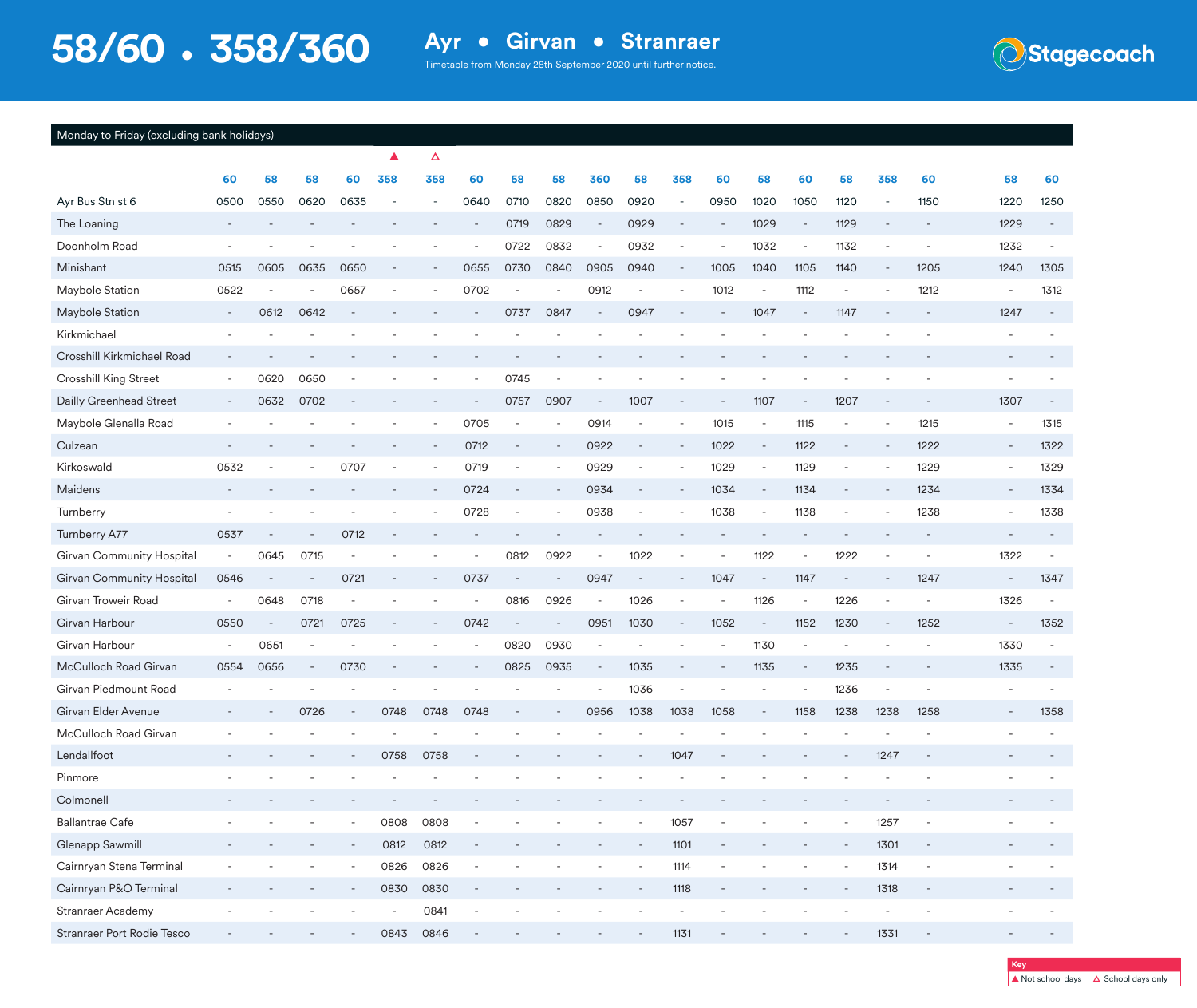**Stagecoach** 

| Monday to Friday (excluding bank holidays) |                          |                          |      |                          |                          |                          |                          |                          |                          |                          |                          |      |      |      |                          |                          |      |                          |                          |
|--------------------------------------------|--------------------------|--------------------------|------|--------------------------|--------------------------|--------------------------|--------------------------|--------------------------|--------------------------|--------------------------|--------------------------|------|------|------|--------------------------|--------------------------|------|--------------------------|--------------------------|
|                                            | 60                       | 358                      | 60   | 58                       | 60                       | 358                      | 60                       | 58                       | 60                       | 58                       | 358                      | 60   | 58   | 58   | 358                      | 358                      | 358  | 360                      | 358                      |
| Ayr Bus Stn st 6                           | 1320                     | $\overline{\phantom{a}}$ | 1350 | 1420                     | 1450                     | 1520                     | 1550                     | 1620                     | 1650                     | 1720                     | $\overline{\phantom{a}}$ | 1750 | 1820 | 1920 | $\overline{\phantom{a}}$ | 2020                     | 2120 | 2155                     | 2250                     |
| The Loaning                                | 1329                     |                          |      | 1429                     | $\overline{\phantom{a}}$ | 1529                     | $\overline{\phantom{a}}$ | 1629                     | $\overline{\phantom{a}}$ | 1729                     |                          | 1759 | 1829 | 1929 | $\overline{\phantom{a}}$ | 2028                     | 2128 | 2203                     | 2258                     |
| Doonholm Road                              | 1332                     |                          |      | 1432                     | $\overline{\phantom{a}}$ | 1532                     | $\overline{\phantom{a}}$ | 1632                     | $\overline{\phantom{a}}$ | 1732                     |                          | 1802 | 1832 | 1932 | $\overline{\phantom{a}}$ | 2030                     | 2130 | 2205                     | 2300                     |
| Minishant                                  | 1340                     | $\overline{\phantom{a}}$ | 1405 | 1440                     | 1505                     | 1540                     | 1605                     | 1640                     | 1705                     | 1740                     | $\overline{a}$           | 1810 | 1840 | 1940 | $\overline{\phantom{m}}$ | 2035                     | 2135 | 2210                     | 2305                     |
| Maybole Station                            |                          |                          | 1412 | $\overline{\phantom{a}}$ | 1512                     | $\overline{\phantom{a}}$ | 1612                     | $\qquad \qquad -$        | 1712                     | $\overline{\phantom{a}}$ |                          | 1817 |      |      |                          |                          |      | 2217                     | $\sim$                   |
| Maybole Station                            | 1347                     | $\overline{\phantom{a}}$ |      | 1447                     |                          | 1547                     | $\overline{\phantom{a}}$ | 1647                     | ٠                        | 1747                     |                          |      | 1847 | 1947 | $\overline{\phantom{a}}$ | 2042                     | 2142 | $\overline{\phantom{a}}$ | 2312                     |
| Kirkmichael                                |                          |                          |      |                          |                          |                          |                          |                          |                          |                          |                          |      |      |      | $\overline{\phantom{a}}$ | 2049                     | 2149 | $\overline{\phantom{a}}$ | 2319                     |
| Crosshill Kirkmichael Road                 |                          |                          |      |                          |                          |                          |                          |                          |                          |                          |                          |      |      |      |                          | 2056                     | 2156 | $\overline{\phantom{a}}$ | 2326                     |
| <b>Crosshill King Street</b>               |                          |                          |      |                          |                          |                          |                          |                          |                          | 1755                     |                          |      | 1855 | 1955 | $\overline{\phantom{a}}$ |                          |      |                          | $\overline{\phantom{a}}$ |
| Dailly Greenhead Street                    | 1407                     |                          |      | 1507                     | $\overline{\phantom{a}}$ | 1607                     | $\overline{\phantom{a}}$ | 1707                     | ÷                        | 1807                     | $\overline{\phantom{a}}$ |      | 1907 | 2007 | $\overline{\phantom{a}}$ | 2106                     | 2206 | $\overline{\phantom{a}}$ | 2336                     |
| Maybole Glenalla Road                      |                          | ٠                        | 1415 | $\overline{\phantom{a}}$ | 1515                     | $\overline{\phantom{a}}$ | 1615                     | $\sim$                   | 1715                     |                          |                          | 1820 |      |      |                          |                          |      |                          |                          |
| Culzean                                    |                          |                          | 1422 | $\overline{\phantom{a}}$ | 1522                     | $\overline{\phantom{a}}$ | 1622                     | $\overline{\phantom{a}}$ | 1722                     | $\overline{\phantom{a}}$ | $\overline{\phantom{a}}$ | 1827 |      |      |                          |                          |      | 2223                     |                          |
| Kirkoswald                                 |                          |                          | 1429 | $\overline{\phantom{a}}$ | 1529                     | $\overline{\phantom{a}}$ | 1629                     | $\overline{\phantom{a}}$ | 1729                     |                          |                          | 1834 |      |      |                          |                          |      | 2230                     |                          |
| Maidens                                    |                          |                          | 1434 | $\overline{\phantom{a}}$ | 1534                     | $\overline{\phantom{a}}$ | 1634                     | $\overline{\phantom{a}}$ | 1734                     |                          |                          | 1839 |      |      |                          |                          |      | 2235                     |                          |
| Turnberry                                  |                          |                          | 1438 | $\overline{\phantom{a}}$ | 1538                     | $\overline{\phantom{a}}$ | 1638                     | $\overline{a}$           | 1738                     |                          |                          | 1843 |      |      |                          |                          |      | 2239                     |                          |
| Turnberry A77                              |                          |                          |      |                          |                          |                          |                          |                          |                          |                          |                          |      |      |      |                          |                          |      |                          |                          |
| Girvan Community Hospital                  | 1422                     |                          |      | 1522                     | $\overline{\phantom{a}}$ | 1622                     | $\overline{\phantom{a}}$ | 1722                     | $\overline{\phantom{a}}$ | 1822                     |                          |      | 1922 | 2022 |                          |                          |      |                          | $\overline{\phantom{a}}$ |
| Girvan Community Hospital                  |                          |                          | 1447 |                          | 1547                     |                          | 1647                     |                          | 1747                     |                          |                          | 1852 |      |      |                          | 2118                     | 2218 | 2248                     | 2348                     |
| Girvan Troweir Road                        | 1426                     | $\overline{\phantom{a}}$ |      | 1526                     | $\overline{\phantom{a}}$ | 1626                     | $\overline{\phantom{a}}$ | 1726                     | $\overline{\phantom{a}}$ | 1826                     | $\overline{\phantom{a}}$ |      | 1926 | 2026 | $\overline{\phantom{a}}$ | 2121                     | 2221 | $\overline{\phantom{a}}$ | 2351                     |
| Girvan Harbour                             | 1430                     |                          | 1452 | $\overline{\phantom{a}}$ | 1552                     | 1630                     | 1652                     | $\overline{\phantom{a}}$ | 1752                     | 1830                     |                          | 1857 |      | 2030 | $\overline{\phantom{a}}$ | 2124                     | 2225 | 2252                     | 2354                     |
| Girvan Harbour                             |                          |                          |      | 1530                     |                          |                          | $\overline{\phantom{a}}$ | 1730                     | $\overline{\phantom{a}}$ |                          |                          |      | 1930 |      |                          |                          |      |                          |                          |
| McCulloch Road Girvan                      | 1435                     |                          |      | 1535                     | $\overline{\phantom{a}}$ | 1635                     | $\overline{\phantom{a}}$ | 1735                     | ÷                        | 1835                     |                          |      | 1935 | 2035 | ٠                        | 2129                     | 2229 | $\overline{a}$           | 2359                     |
| Girvan Piedmount Road                      | 1436                     |                          |      |                          |                          | 1636                     | $\overline{\phantom{a}}$ |                          | ÷,                       | 1836                     |                          |      |      | 2036 |                          | $\overline{\phantom{a}}$ | 2230 | $\overline{\phantom{a}}$ | $\overline{\phantom{a}}$ |
| Girvan Elder Avenue                        | 1438                     | 1438                     | 1458 |                          | 1558                     | 1638                     | 1658                     | $\overline{\phantom{a}}$ | 1758                     | 1838                     | 1838                     | 1903 |      | 2037 | 2037                     | $\overline{\phantom{a}}$ | 2232 | 2257                     |                          |
| McCulloch Road Girvan                      |                          |                          |      |                          |                          |                          |                          |                          |                          |                          |                          |      |      |      |                          |                          |      | 2302                     |                          |
| Lendallfoot                                |                          | 1447                     |      |                          |                          | 1647                     |                          |                          |                          |                          | 1847                     |      |      |      |                          |                          |      |                          |                          |
| Pinmore                                    |                          |                          |      |                          |                          |                          |                          |                          |                          |                          |                          |      |      |      | 2047                     |                          | 2242 |                          |                          |
| Colmonell                                  |                          |                          |      |                          |                          |                          |                          |                          |                          |                          |                          |      |      |      | 2059                     |                          | 2254 |                          |                          |
| <b>Ballantrae Cafe</b>                     | $\overline{\phantom{a}}$ | 1457                     |      |                          |                          | 1657                     |                          |                          |                          |                          | 1857                     |      |      |      | 2109                     | $\overline{\phantom{a}}$ | 2304 | $\overline{\phantom{a}}$ | $\sim$                   |
| Glenapp Sawmill                            | $\sim$                   | 1501                     |      |                          |                          | 1701                     |                          |                          |                          |                          | 1901                     |      |      |      | 2112                     | $\overline{\phantom{a}}$ | 2307 | $\overline{\phantom{a}}$ |                          |
| Cairnryan Stena Terminal                   |                          | 1514                     |      |                          |                          | 1714                     |                          |                          |                          |                          | 1914                     |      |      |      |                          |                          |      |                          |                          |
| Cairnryan P&O Terminal                     |                          | 1518                     |      |                          |                          | 1718                     | $\overline{\phantom{a}}$ |                          |                          |                          | 1918                     |      |      |      | 2126                     | $\overline{\phantom{a}}$ | 2321 | $\overline{\phantom{a}}$ |                          |
| Stranraer Academy                          |                          |                          |      |                          |                          |                          |                          |                          |                          |                          |                          |      |      |      |                          |                          |      |                          |                          |
| Stranraer Port Rodie Tesco                 |                          | 1531                     |      |                          |                          | 1731                     |                          |                          |                          |                          | 1931                     |      |      |      | 2139                     |                          | 2334 |                          |                          |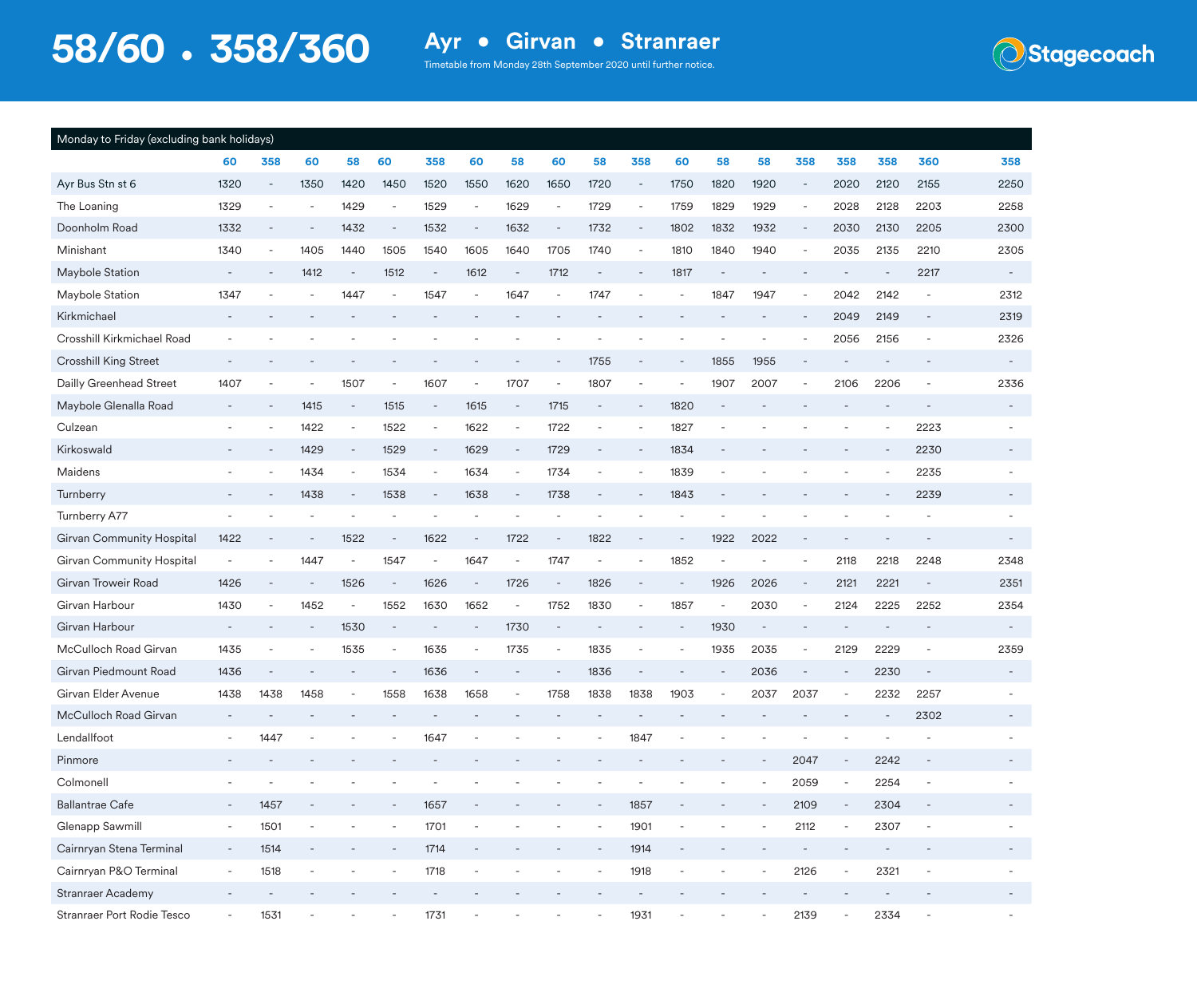Timetable from Monday 28th September 2020 until further notice.



#### Monday to Friday (excluding bank holidays)

|                            |                          |                          |                          |                          |                          | Δ                        |                          |                          |                          |                          |                          |                          |                          |                          |                          |                          |                          |                          |                |                          |                          |
|----------------------------|--------------------------|--------------------------|--------------------------|--------------------------|--------------------------|--------------------------|--------------------------|--------------------------|--------------------------|--------------------------|--------------------------|--------------------------|--------------------------|--------------------------|--------------------------|--------------------------|--------------------------|--------------------------|----------------|--------------------------|--------------------------|
|                            | 58                       | 58                       | 60                       | 58                       | 358                      | 358                      | 60                       | 58                       | 60                       | 358                      | 360                      | 60                       | 58                       | 60                       | 60                       | 360                      | 60                       | 58                       |                | 60                       | 358                      |
| Stranraer Academy          |                          |                          |                          |                          |                          |                          |                          |                          |                          |                          |                          |                          |                          |                          |                          |                          |                          |                          |                |                          |                          |
| Stranraer, Port Rodie      |                          |                          |                          |                          | 0732                     | 0732                     |                          |                          |                          |                          | 0944                     |                          |                          |                          |                          | 1144                     |                          |                          |                |                          |                          |
| Cairnryan P&O Terminal     |                          |                          |                          |                          | 0741                     | 0741                     |                          |                          |                          |                          | 0953                     |                          |                          |                          |                          | 1153                     |                          |                          |                |                          |                          |
| Cairnryan Stena Terminal   |                          |                          |                          |                          | 0745                     | 0745                     |                          |                          |                          |                          | 0957                     |                          |                          |                          |                          | 1157                     |                          |                          |                |                          |                          |
| Glenapp Sawmill            |                          |                          |                          | $\overline{\phantom{a}}$ | 0759                     | 0759                     |                          |                          |                          | $\overline{\phantom{a}}$ | 1011                     | $\overline{a}$           |                          |                          |                          | 1211                     | $\overline{a}$           |                          |                |                          |                          |
| <b>Ballantrae Cafe</b>     |                          |                          |                          |                          | 0803                     | 0803                     |                          |                          |                          |                          | 1015                     |                          |                          |                          |                          | 1215                     |                          |                          |                |                          |                          |
| Colmonell                  |                          |                          |                          |                          |                          |                          |                          |                          |                          |                          |                          |                          |                          |                          |                          |                          |                          |                          |                |                          |                          |
| Pinmore                    |                          |                          |                          |                          |                          |                          |                          |                          |                          |                          |                          |                          |                          |                          |                          |                          |                          |                          |                |                          |                          |
| Lendallfoot                |                          |                          |                          | $\overline{\phantom{a}}$ | 0813                     | 0813                     |                          |                          |                          |                          | 1025                     | $\overline{\phantom{a}}$ |                          |                          |                          | 1225                     |                          |                          |                |                          |                          |
| Girvan Elder Avenue        |                          |                          | 0727                     |                          | 0823                     | 0823                     |                          | 0855                     |                          | 1000                     | 1035                     | 1037                     | 1107                     | $\overline{\phantom{a}}$ | 1207                     | 1235                     | 1237                     | 1307                     |                | $\overline{\phantom{a}}$ | 1407                     |
| Girvan Elder Avenue        |                          |                          |                          |                          |                          |                          |                          |                          |                          |                          |                          |                          |                          |                          |                          |                          |                          |                          |                |                          |                          |
| McCulloch Road Girvan      | 0559                     | 0659                     | $\overline{\phantom{a}}$ | 0739                     | 0825                     | $\overline{\phantom{a}}$ | 0830                     | $\overline{\phantom{a}}$ | 0939                     | $\overline{\phantom{a}}$ |                          | 1039                     | $\sim$                   | 1139                     | $\qquad \qquad -$        |                          | 1239                     | $\qquad \qquad -$        |                | 1339                     |                          |
| Girvan Piedmount Road      | 0601                     | 0701                     | 0731                     | 0741                     | 0826                     |                          | 0832                     | 0857                     | 0941                     | 1002                     |                          | 1041                     | 1109                     | 1141                     | 1209                     | $\overline{a}$           | 1241                     | 1309                     |                | 1341                     | 1409                     |
| Girvan Academy             |                          |                          |                          |                          |                          | 0830                     |                          |                          |                          |                          |                          |                          |                          |                          |                          |                          |                          |                          |                |                          |                          |
| Girvan Harbour             | 0607                     | 0707                     | 0737                     | 0747                     | 0831                     | 0837                     | 0838                     | $\sim$                   | 0947                     | $\overline{\phantom{a}}$ |                          | 1047                     | $\sim$                   | 1147                     | $\overline{\phantom{a}}$ |                          | 1247                     | $\sim$                   |                | 1347                     |                          |
| Girvan Harbour             |                          |                          |                          |                          |                          |                          |                          | 0903                     | $\overline{\phantom{a}}$ | 1008                     |                          | $\overline{\phantom{a}}$ | 1115                     | $\overline{\phantom{a}}$ | 1215                     |                          |                          | 1315                     |                | $\equiv$                 | 1415                     |
| Girvan Troweir Road        | 0610                     | 0710                     | $\overline{\phantom{a}}$ | 0751                     |                          |                          |                          | 0907                     | $\overline{\phantom{a}}$ | 1012                     | $\overline{\phantom{a}}$ | $\overline{\phantom{a}}$ | 1119                     | $\overline{\phantom{a}}$ | 1219                     | $\overline{a}$           |                          | 1319                     |                | $\overline{\phantom{a}}$ | 1419                     |
| Girvan Community Hospital  |                          |                          |                          |                          |                          |                          |                          | 0911                     | $\overline{\phantom{a}}$ | 1016                     |                          |                          | 1123                     | $\overline{\phantom{a}}$ | 1223                     | $\overline{a}$           |                          | 1323                     |                | $\overline{\phantom{a}}$ | 1423                     |
| Girvan Community Hospital  | 0612                     | 0712                     | 0741                     | 0755                     |                          |                          | 0842                     | $\overline{\phantom{a}}$ | 0951                     | $\overline{\phantom{a}}$ |                          | 1051                     | $\overline{\phantom{a}}$ | 1151                     | $\overline{a}$           |                          | 1251                     | $\overline{a}$           |                | 1351                     |                          |
| Turnberry (A77)            |                          |                          |                          |                          |                          |                          |                          |                          |                          |                          |                          |                          |                          |                          |                          |                          |                          |                          |                | $\overline{\phantom{a}}$ |                          |
| Turnberry                  |                          | ÷                        | 0750                     |                          |                          |                          | 0851                     | $\overline{\phantom{a}}$ | 1000                     |                          |                          | 1100                     | $\overline{a}$           | 1200                     |                          |                          | 1300                     | $\overline{a}$           |                | 1400                     |                          |
| Maidens                    |                          |                          | 0754                     |                          |                          |                          | 0855                     | $\overline{\phantom{a}}$ | 1004                     | $\overline{\phantom{a}}$ |                          | 1104                     | $\overline{\phantom{a}}$ | 1204                     | $\overline{\phantom{m}}$ |                          | 1304                     | $\overline{\phantom{a}}$ |                | 1404                     |                          |
| Kirkoswald                 |                          |                          | 0759                     |                          |                          |                          | 0900                     | $\overline{\phantom{a}}$ | 1009                     |                          |                          | 1109                     | $\overline{\phantom{a}}$ | 1209                     | $\qquad \qquad -$        |                          | 1309                     | $\overline{a}$           |                | 1409                     |                          |
| Culzean                    |                          | $\overline{\phantom{a}}$ | 0806                     |                          |                          |                          | 0907                     | $\overline{\phantom{a}}$ | 1016                     | ÷,                       |                          | 1116                     | ÷,                       | 1216                     |                          |                          | 1316                     | $\overline{\phantom{a}}$ |                | 1416                     |                          |
| Maybole Glenalla Road      | $\overline{\phantom{a}}$ |                          | 0813                     | $\overline{\phantom{a}}$ |                          |                          | 0914                     | $\sim$                   | 1023                     | $\overline{\phantom{a}}$ |                          | 1123                     | $\sim$                   | 1223                     | $\blacksquare$           |                          | 1323                     | $\overline{\phantom{a}}$ |                | 1423                     |                          |
| Dailly Greenhead Street    | 0625                     | 0725                     |                          | 0810                     |                          |                          |                          | 0926                     |                          | 1031                     |                          |                          | 1138                     | $\overline{\phantom{a}}$ | 1238                     |                          |                          | 1338                     |                | $\overline{\phantom{a}}$ | 1438                     |
| Crosshill King Street      | 0637                     | 0737                     |                          |                          |                          |                          |                          |                          |                          |                          |                          |                          |                          |                          |                          |                          |                          |                          |                |                          |                          |
| Crosshill                  |                          |                          |                          |                          |                          |                          |                          |                          |                          |                          |                          |                          |                          |                          |                          |                          |                          |                          |                | $\overline{\phantom{a}}$ |                          |
| Kirkmichael                |                          |                          |                          |                          |                          |                          |                          |                          |                          | $\overline{\phantom{a}}$ |                          | $\overline{a}$           | -                        | $\overline{a}$           |                          | $\overline{\phantom{a}}$ |                          | $\overline{\phantom{m}}$ |                | $\overline{\phantom{a}}$ |                          |
| Maybole Station            | 0645                     | 0745                     | 0816                     | 0830                     |                          | $\overline{\phantom{a}}$ | 0917                     | 0946                     | 1026                     | 1051                     | $\overline{\phantom{a}}$ | 1126                     | 1158                     | 1226                     | 1258                     | $\overline{\phantom{a}}$ | 1326                     | 1358                     |                | 1426                     | 1458                     |
| Minishant                  | 0652                     | 0752                     | 0823                     | 0837                     |                          | $\overline{\phantom{a}}$ | 0924                     | 0953                     | 1033                     | 1058                     | $\overline{\phantom{a}}$ | 1133                     | 1205                     | 1233                     | 1305                     | $\overline{\phantom{a}}$ | 1333                     | 1405                     |                | 1433                     | 1505                     |
| Doonholm Road              | $\blacksquare$           | 0758                     | $\overline{\phantom{a}}$ | 0843                     | $\overline{\phantom{a}}$ |                          | $\overline{\phantom{a}}$ | 0959                     | $\overline{\phantom{a}}$ | 1104                     | $\overline{\phantom{a}}$ | $\overline{\phantom{a}}$ | 1211                     | $\overline{\phantom{a}}$ | 1311                     | $\overline{\phantom{a}}$ | $\overline{\phantom{a}}$ | 1411                     |                | $\overline{\phantom{a}}$ | 1511                     |
| The Loaning                | $\overline{\phantom{m}}$ | 0800                     | $\overline{\phantom{a}}$ | 0845                     |                          |                          |                          | 1001                     | $\overline{\phantom{a}}$ | 1106                     | $\overline{\phantom{a}}$ | $\overline{\phantom{a}}$ | 1213                     | $\blacksquare$           | 1313                     | $\overline{\phantom{a}}$ | $\overline{a}$           | 1413                     |                | $\overline{\phantom{a}}$ | 1513                     |
| Maybole Road, Ayr          | 0657                     | $\overline{\phantom{a}}$ | 0828                     | $\overline{\phantom{a}}$ |                          |                          | 0929                     | $\overline{\phantom{a}}$ | 1038                     | $\sim$                   | $\overline{\phantom{a}}$ | 1138                     | $\blacksquare$           | 1238                     | $\overline{\phantom{a}}$ | $\overline{\phantom{a}}$ | 1338                     | $\overline{\phantom{a}}$ |                | 1438                     | $\overline{\phantom{a}}$ |
| <b>Burns Statue Square</b> | $\overline{\phantom{a}}$ |                          |                          |                          |                          |                          | $\sim$                   | 1009                     | $\overline{\phantom{a}}$ | 1114                     | $\overline{\phantom{a}}$ | $\overline{\phantom{a}}$ | 1221                     | $\overline{\phantom{a}}$ | 1321                     | $\blacksquare$           | $\overline{\phantom{a}}$ | 1421                     | $\overline{a}$ | 1521                     |                          |
| Ayr Town Hall              |                          |                          |                          |                          |                          |                          |                          | 1013                     | $\overline{\phantom{a}}$ | 1118                     |                          | $\overline{\phantom{a}}$ | 1225                     | $\overline{\phantom{a}}$ | 1325                     |                          |                          | 1425                     |                | 1525                     |                          |
| Ayr Bus Stn st 6           | 0707                     | 0810                     | 0838                     | 0855                     | $\overline{\phantom{a}}$ |                          | 0939                     | 1017                     | 1048                     | 1122                     | $\sim$                   | 1148                     | 1229                     | 1248                     | 1329                     | $\overline{\phantom{a}}$ | 1348                     | 1429                     | 1448           | 1529                     |                          |

**▲** Not school days **△** School days only

**Key**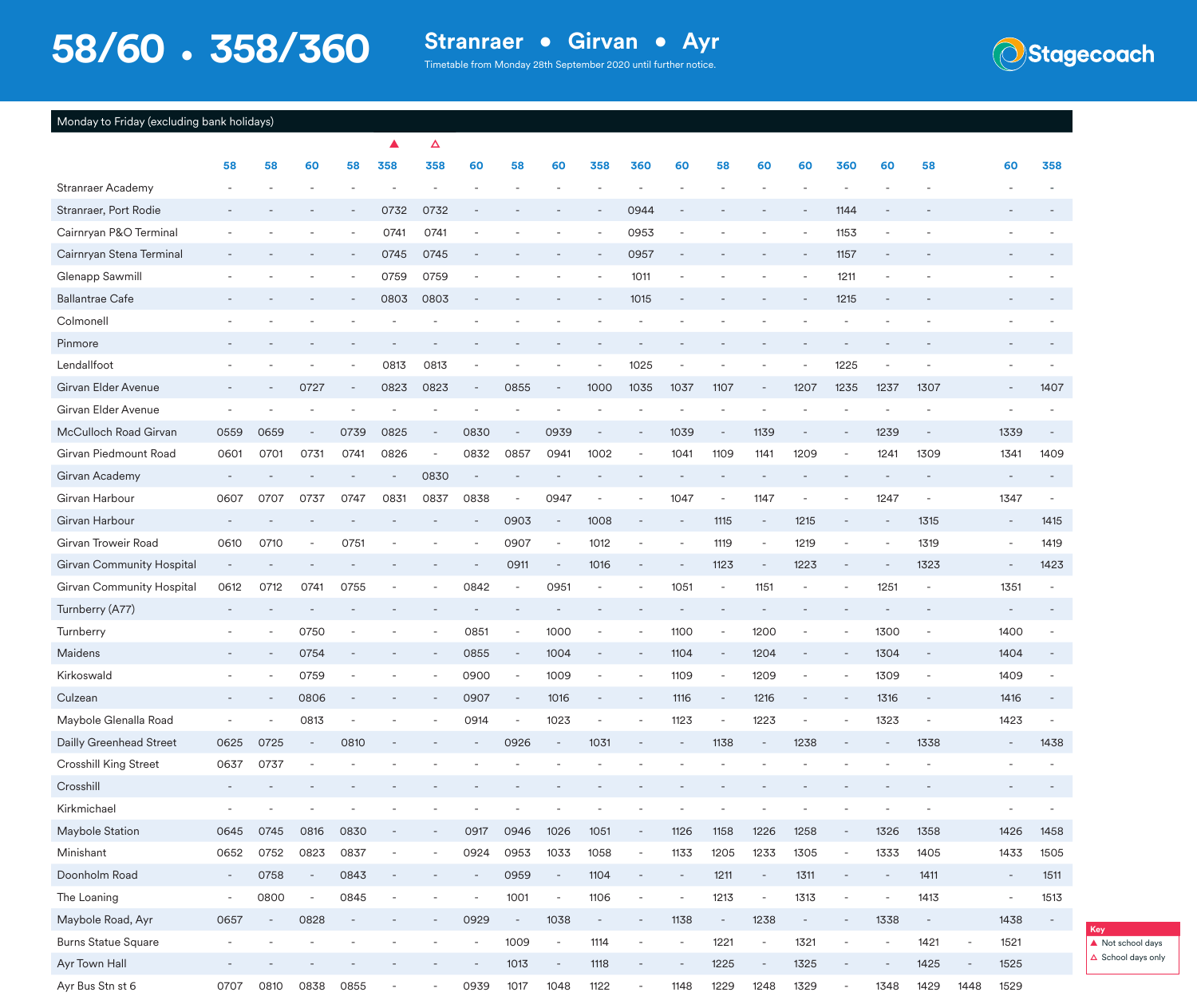Timetable from Monday 28th September 2020 until further notice.



| Monday to Friday (excluding bank holidays) |  |  |
|--------------------------------------------|--|--|
|                                            |  |  |

|                            |                          |                          |                          |                          |                          | Δ    |                          |                          |                          |                          |                          |                          |      |                          |      |      |      |                          |                          |                          |                          |                          |
|----------------------------|--------------------------|--------------------------|--------------------------|--------------------------|--------------------------|------|--------------------------|--------------------------|--------------------------|--------------------------|--------------------------|--------------------------|------|--------------------------|------|------|------|--------------------------|--------------------------|--------------------------|--------------------------|--------------------------|
|                            | 360                      | 60                       | 58                       | 60                       | 58                       | 360  | 360                      | 60                       | 58                       | 60                       | 58                       | 360                      | 60   | 58                       | 358  | 358  | 358  | 358                      |                          | 358                      | 60                       | 60                       |
| Stranraer Academy          |                          |                          |                          |                          |                          | 1539 |                          |                          |                          |                          |                          |                          |      |                          |      |      |      |                          |                          |                          |                          |                          |
| Stranraer, Port Rodie      | 1344                     |                          |                          |                          |                          | 1544 | 1544                     |                          |                          |                          |                          | 1739                     |      |                          |      | 1939 |      |                          |                          | 2215                     |                          |                          |
| Cairnryan P&O Terminal     | 1353                     |                          |                          |                          |                          | 1553 | 1553                     |                          |                          |                          |                          | 1745                     |      |                          |      | 1945 |      |                          |                          | 2221                     |                          |                          |
| Cairnryan Stena Terminal   | 1357                     |                          |                          |                          |                          | 1557 | 1557                     |                          |                          |                          |                          |                          |      |                          |      |      |      |                          |                          |                          |                          |                          |
| Glenapp Sawmill            | 1411                     |                          |                          |                          |                          | 1611 | 1611                     |                          |                          |                          |                          | 1759                     |      |                          |      | 1959 |      |                          |                          | 2235                     |                          |                          |
| <b>Ballantrae Cafe</b>     | 1415                     |                          |                          |                          |                          | 1615 | 1615                     |                          |                          |                          |                          | 1803                     |      |                          |      | 2003 |      |                          |                          | 2239                     |                          |                          |
| Colmonell                  |                          |                          |                          |                          |                          |      |                          |                          |                          |                          |                          | 1813                     |      |                          |      | 2013 |      |                          |                          | 2249                     |                          |                          |
| Pinmore                    |                          |                          |                          |                          |                          |      |                          |                          |                          |                          |                          | 1826                     |      |                          |      | 2026 |      |                          |                          | 2302                     | $\overline{\phantom{a}}$ |                          |
| Lendallfoot                | 1425                     |                          |                          |                          |                          | 1625 | 1625                     |                          |                          |                          |                          |                          |      |                          |      |      |      |                          |                          |                          |                          |                          |
| Girvan Elder Avenue        | 1435                     | 1437                     | 1507                     |                          | 1607                     | 1635 | 1635                     | 1637                     | 1707                     |                          | 1807                     | 1836                     | 1837 | 1907                     |      | 2036 |      |                          |                          | 2312                     | 2312                     |                          |
| Girvan Elder Avenue        |                          |                          |                          |                          |                          |      |                          |                          |                          |                          |                          |                          |      |                          |      | 2037 |      |                          |                          |                          |                          |                          |
| McCulloch Road Girvan      | $\sim$                   | 1439                     | $\equiv$                 | 1539                     |                          |      |                          | 1639                     | $\overline{\phantom{a}}$ | 1739                     |                          | $\overline{\phantom{a}}$ | 1839 | $\overline{\phantom{a}}$ | 1939 | 2039 | 2135 | 2305                     |                          | $\overline{\phantom{a}}$ | 2314                     | 0004                     |
| Girvan Piedmount Road      |                          | 1441                     | 1509                     | 1541                     | 1609                     |      |                          | 1641                     | 1709                     | 1741                     | 1809                     | $\overline{\phantom{a}}$ | 1841 | 1909                     | 1941 | 2040 | 2137 | 2307                     |                          |                          | 2315                     | 0005                     |
| Girvan Academy             |                          |                          |                          |                          |                          |      |                          |                          |                          |                          |                          |                          |      |                          |      |      |      |                          |                          |                          |                          |                          |
| Girvan Harbour             |                          | 1447                     | $\sim$                   | 1547                     |                          |      |                          | 1647                     | $\overline{a}$           | 1747                     | $\overline{\phantom{a}}$ |                          | 1847 | $\overline{\phantom{a}}$ | 1947 | 2045 | 2143 | 2313                     |                          |                          | 2320                     | 0008                     |
| Girvan Harbour             |                          |                          | 1515                     | $\overline{\phantom{a}}$ | 1615                     |      |                          |                          | 1715                     |                          | 1815                     |                          |      | 1915                     |      |      |      |                          |                          |                          |                          |                          |
| Girvan Troweir Road        |                          | $\overline{a}$           | 1519                     | $\overline{\phantom{a}}$ | 1619                     |      |                          |                          | 1719                     | $\overline{\phantom{a}}$ | 1819                     | $\overline{\phantom{a}}$ |      | 1919                     | 1949 | 2047 | 2145 | 2315                     |                          |                          |                          |                          |
| Girvan Community Hospital  |                          |                          | 1523                     | $\overline{\phantom{a}}$ | 1623                     |      |                          |                          | 1723                     | $\overline{\phantom{a}}$ | 1823                     | ٠                        |      | 1923                     |      |      |      |                          |                          |                          |                          |                          |
| Girvan Community Hospital  |                          | 1451                     |                          | 1551                     |                          |      |                          | 1651                     |                          | 1751                     |                          |                          | 1851 |                          | 1951 | 2049 | 2147 | 2317                     |                          |                          | 2322                     | 0010                     |
| Turnberry (A77)            |                          |                          |                          |                          |                          |      |                          |                          |                          |                          |                          |                          |      |                          |      |      |      |                          |                          |                          | 2330                     | 0015                     |
| Turnberry                  | $\overline{\phantom{a}}$ | 1500                     | $\overline{\phantom{a}}$ | 1600                     |                          |      |                          | 1700                     |                          | 1800                     |                          |                          | 1900 |                          |      |      |      |                          |                          |                          |                          |                          |
| Maidens                    | $\overline{\phantom{a}}$ | 1504                     | $\sim$                   | 1604                     |                          |      |                          | 1704                     |                          | 1804                     |                          | $\overline{\phantom{a}}$ | 1904 |                          |      |      |      |                          |                          |                          |                          |                          |
| Kirkoswald                 |                          | 1509                     | $\overline{\phantom{a}}$ | 1609                     |                          |      |                          | 1709                     |                          | 1809                     | $\overline{\phantom{a}}$ |                          | 1909 |                          |      |      |      |                          |                          |                          | 2335                     | 0019                     |
| Culzean                    |                          | 1516                     | $\overline{\phantom{a}}$ | 1616                     |                          |      |                          | 1716                     |                          | 1816                     |                          |                          | 1916 |                          |      |      |      |                          |                          |                          |                          |                          |
| Maybole Glenalla Road      | $\overline{\phantom{a}}$ | 1523                     | $\sim$                   | 1623                     | $\overline{a}$           |      |                          | 1723                     | $\overline{a}$           | 1823                     | $\overline{\phantom{a}}$ |                          | 1923 | $\qquad \qquad -$        |      |      |      |                          |                          |                          |                          |                          |
| Dailly Greenhead Street    |                          |                          | 1538                     | $\overline{\phantom{a}}$ | 1638                     |      |                          |                          | 1738                     |                          | 1838                     |                          |      | 1938                     | 2004 | 2104 | 2200 | 2330                     |                          |                          |                          |                          |
| Crosshill King Street      |                          |                          |                          |                          |                          |      |                          |                          | 1750                     | $\sim$                   | 1850                     |                          |      | 1950                     |      |      |      |                          |                          |                          |                          |                          |
| Crosshill                  |                          |                          |                          |                          |                          |      |                          |                          |                          |                          |                          |                          |      |                          | 2014 | 2114 | 2210 | 2340                     |                          |                          |                          |                          |
| Kirkmichael                |                          |                          |                          |                          |                          |      |                          |                          |                          |                          |                          |                          |      |                          | 2021 | 2121 | 2217 | 2347                     |                          |                          |                          |                          |
| Maybole Station            | $\overline{\phantom{a}}$ | 1526                     | 1558                     | 1626                     | 1658                     |      | $\overline{\phantom{a}}$ | 1726                     | 1758                     | 1826                     | 1858                     | $\overline{\phantom{a}}$ | 1926 | 1958                     | 2028 | 2128 | 2224 | 2354                     |                          | $\overline{\phantom{a}}$ | 2342                     | 0026                     |
| Minishant                  |                          | 1533                     | 1605                     | 1633                     | 1705                     |      |                          | 1733                     | 1805                     | 1833                     | 1905                     | $\overline{\phantom{a}}$ | 1933 | 2005                     | 2035 | 2135 | 2231 | 0001                     |                          |                          | 2349                     | 0031                     |
| Doonholm Road              |                          | $\overline{\phantom{a}}$ | 1611                     | $\overline{\phantom{a}}$ | 1711                     |      |                          |                          | 1811                     | $\overline{\phantom{a}}$ | 1911                     | $\overline{\phantom{a}}$ | 1939 | 2011                     | 2041 | 2141 | 2237 | 0007                     |                          |                          |                          | $\overline{\phantom{a}}$ |
| The Loaning                | $\overline{\phantom{a}}$ | -                        | 1613                     | $\blacksquare$           | 1713                     |      |                          | $\overline{\phantom{a}}$ | 1813                     | $\overline{\phantom{a}}$ | 1913                     | $\overline{\phantom{a}}$ | 1941 | 2013                     | 2043 | 2143 | 2239 | 0009                     |                          |                          |                          | $\overline{\phantom{a}}$ |
| Maybole Road, Ayr          |                          | 1538                     | $\overline{\phantom{a}}$ | 1638                     | $\overline{\phantom{a}}$ |      |                          | 1738                     | $\overline{\phantom{a}}$ | 1838                     | $\overline{\phantom{a}}$ |                          |      |                          |      |      |      | $\overline{\phantom{a}}$ |                          |                          | 2354                     | 0036                     |
| <b>Burns Statue Square</b> | $\overline{\phantom{a}}$ | $\overline{\phantom{a}}$ | 1621                     | $\overline{\phantom{a}}$ | 1721                     |      |                          |                          |                          | $\overline{\phantom{a}}$ | $\overline{\phantom{a}}$ |                          |      |                          |      |      |      |                          |                          |                          |                          | $\sim$                   |
| Ayr Town Hall              | $\overline{\phantom{a}}$ |                          | 1625                     | $\overline{\phantom{a}}$ | 1725                     |      |                          |                          |                          |                          |                          |                          |      |                          |      |      |      |                          |                          |                          |                          | $\sim$                   |
| Ayr Bus Stn st 6           | $\overline{\phantom{a}}$ | 1548                     | 1629                     | 1648                     | 1729                     |      |                          | 1748                     | 1823                     | 1848                     | 1923                     | $\overline{\phantom{a}}$ | 1951 | 2023                     | 2053 | 2153 | 2249 | 0019                     | $\overline{\phantom{a}}$ | 0002                     |                          | 0044                     |

**Key ▲** Not school days **△** School days only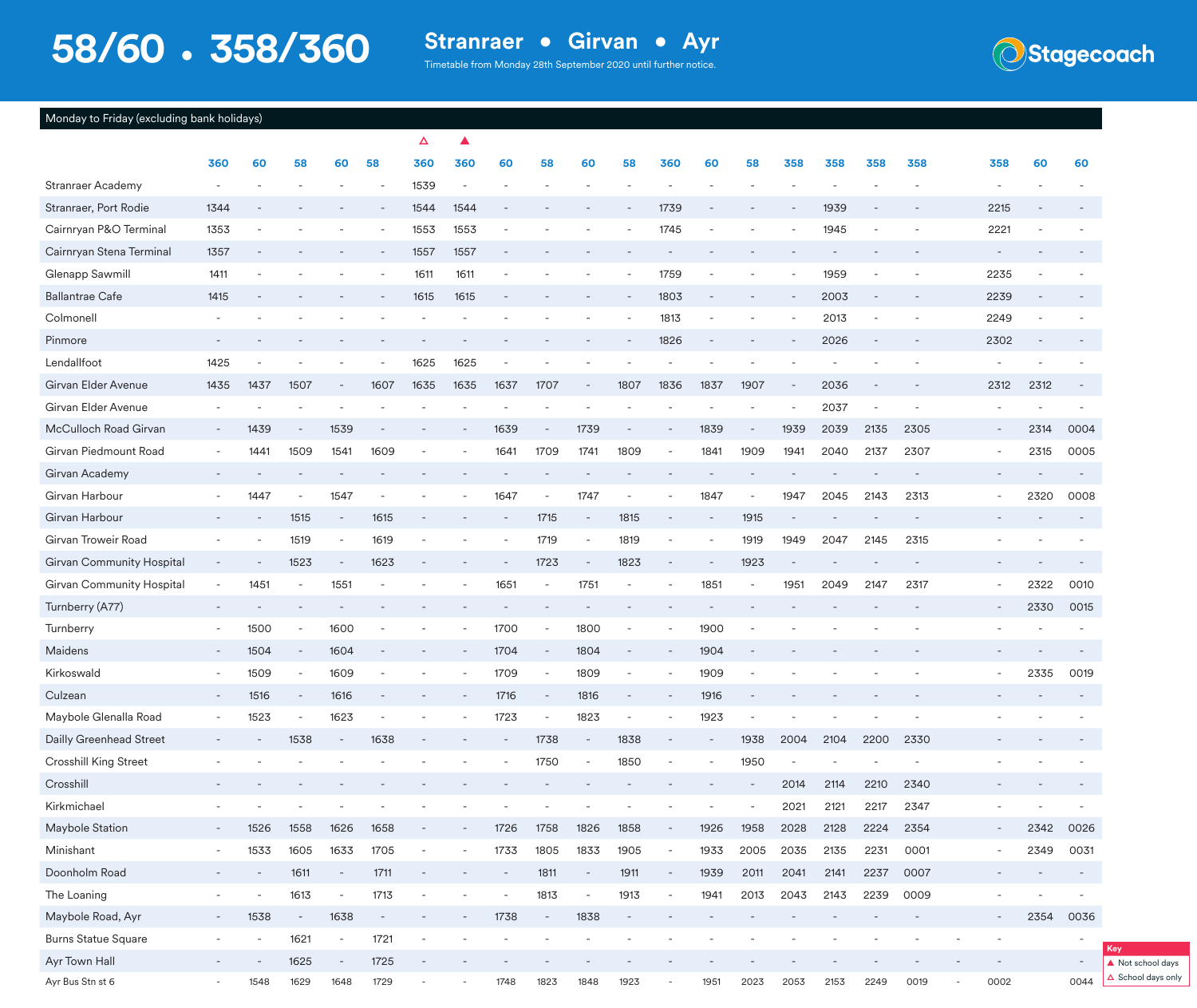**Stagecoach** 

| Saturday                   |                          |                          |        |                          |                          |                          |                          |                          |                          |                          |                          |                          |                          |                          |                          |                          |                          |                          |                          |      |
|----------------------------|--------------------------|--------------------------|--------|--------------------------|--------------------------|--------------------------|--------------------------|--------------------------|--------------------------|--------------------------|--------------------------|--------------------------|--------------------------|--------------------------|--------------------------|--------------------------|--------------------------|--------------------------|--------------------------|------|
|                            | 60                       | 58                       | 60     | 58                       | 358                      | 60                       | 58                       | 360                      | 58                       | 358                      | 60                       | 58                       | 60                       | 58                       | 358                      | 60                       | 58                       | 60                       | 58                       | 358  |
| Ayr Bus Stn st 6           | 0550                     | 0620                     | 0650   | 0720                     |                          | 0755                     | 0820                     | 0850                     | 0920                     |                          | 0950                     | 1020                     | 1050                     | 1120                     | $\overline{\phantom{a}}$ | 1150                     | 1220                     | 1250                     | 1320                     |      |
| The Loaning                |                          |                          |        | 0729                     |                          | 0804                     | 0829                     |                          | 0929                     |                          | $\overline{\phantom{a}}$ | 1029                     |                          | 1129                     |                          | $\overline{\phantom{a}}$ | 1229                     | $\overline{\phantom{a}}$ | 1329                     |      |
| Doonholm Road              |                          |                          |        | 0732                     | $\overline{\phantom{a}}$ | 0807                     | 0832                     |                          | 0932                     |                          |                          | 1032                     | $\overline{\phantom{a}}$ | 1132                     |                          | $\overline{\phantom{a}}$ | 1232                     | $\overline{\phantom{a}}$ | 1332                     |      |
| Minishant                  | 0605                     | 0635                     | 0705   | 0740                     | $\overline{\phantom{a}}$ | 0815                     | 0840                     | 0905                     | 0940                     | $\overline{\phantom{a}}$ | 1005                     | 1040                     | 1105                     | 1140                     | $\overline{\phantom{a}}$ | 1205                     | 1240                     | 1305                     | 1340                     |      |
| Maybole Station            | 0612                     | $\overline{\phantom{a}}$ | 0712   | $\overline{\phantom{a}}$ |                          | 0822                     | $\overline{\phantom{a}}$ | 0912                     | $\overline{\phantom{a}}$ |                          | 1012                     | $\overline{\phantom{a}}$ | 1112                     | $\overline{\phantom{a}}$ |                          | 1212                     | $\overline{\phantom{a}}$ | 1312                     | $\overline{\phantom{a}}$ |      |
| Maybole Station            |                          | 0642                     |        | 0747                     |                          |                          | 0847                     |                          | 0947                     |                          |                          | 1047                     |                          | 1147                     |                          |                          | 1247                     | $\overline{\phantom{a}}$ | 1347                     |      |
| Kirkmichael                |                          |                          |        |                          |                          |                          |                          |                          |                          |                          |                          |                          |                          |                          |                          |                          |                          |                          |                          |      |
| Crosshill Kirkmichael Road |                          |                          |        |                          |                          |                          |                          |                          |                          |                          |                          |                          |                          |                          |                          |                          |                          |                          |                          |      |
| Crosshill King Street      | $\overline{\phantom{a}}$ | 0650                     |        | 0755                     |                          | $\overline{\phantom{a}}$ | 0855                     | $\overline{\phantom{a}}$ | 0955                     |                          | $\overline{\phantom{a}}$ | 1055                     | $\overline{\phantom{a}}$ | 1155                     |                          | $\qquad \qquad -$        | 1255                     | $\overline{\phantom{a}}$ | 1355                     |      |
| Dailly Greenhead Street    |                          | 0702                     |        | 0807                     |                          |                          | 0907                     | $\sim$                   | 1007                     | $\overline{\phantom{a}}$ |                          | 1107                     |                          | 1207                     |                          | $\overline{\phantom{a}}$ | 1307                     | $\sim$                   | 1407                     |      |
| Maybole Glenalla Road      | 0615                     | $\overline{\phantom{a}}$ | 0715   |                          |                          |                          | $\overline{\phantom{a}}$ | 0914                     | $\overline{a}$           |                          | 1015                     | $\overline{\phantom{a}}$ | 1115                     |                          |                          | 1215                     | $\overline{\phantom{a}}$ | 1315                     |                          |      |
| Culzean                    | 0622                     | $\overline{\phantom{a}}$ | 0722   |                          |                          |                          | $\overline{a}$           | 0922                     | $\overline{\phantom{a}}$ |                          | 1022                     | $\overline{\phantom{a}}$ | 1122                     | $\overline{\phantom{m}}$ |                          | 1222                     | $\overline{\phantom{a}}$ | 1322                     |                          |      |
| Kirkoswald                 | 0629                     | $\overline{\phantom{a}}$ | 0729   |                          |                          | 0832                     | $\overline{\phantom{a}}$ | 0929                     | $\overline{\phantom{a}}$ |                          | 1029                     |                          | 1129                     |                          |                          | 1229                     |                          | 1329                     |                          |      |
| Maidens                    | 0634                     | $\sim$                   | 0734   |                          |                          |                          | $\overline{\phantom{a}}$ | 0934                     | $\overline{a}$           |                          | 1034                     | $\overline{\phantom{a}}$ | 1134                     | $\overline{\phantom{m}}$ |                          | 1234                     | $\overline{\phantom{a}}$ | 1334                     |                          |      |
| Turnberry                  | 0638                     |                          | 0738   |                          |                          |                          |                          | 0938                     |                          |                          | 1038                     |                          | 1138                     |                          |                          | 1238                     |                          | 1338                     |                          |      |
| Turnberry A77              |                          |                          |        |                          |                          | 0837                     | ÷                        |                          |                          |                          |                          |                          |                          |                          |                          |                          |                          |                          |                          |      |
| Girvan Community Hospital  | $\overline{\phantom{a}}$ | 0715                     |        | 0822                     |                          |                          | 0922                     |                          | 1022                     |                          | $\overline{\phantom{a}}$ | 1122                     |                          | 1222                     |                          | $\qquad \qquad -$        | 1322                     | $\sim$                   | 1422                     |      |
| Girvan Community Hospital  | 0647                     |                          | 0747   |                          |                          | 0846                     |                          | 0947                     |                          |                          | 1047                     |                          | 1147                     |                          |                          | 1247                     |                          | 1347                     |                          |      |
| Girvan Troweir Road        | $\overline{\phantom{a}}$ | 0718                     | $\sim$ | 0826                     | $\overline{\phantom{a}}$ | $\overline{\phantom{a}}$ | 0926                     | $\overline{\phantom{a}}$ | 1026                     | $\sim$                   | $\overline{\phantom{a}}$ | 1126                     | $\overline{\phantom{a}}$ | 1226                     | $\overline{\phantom{a}}$ | $\overline{\phantom{a}}$ | 1326                     | $\overline{\phantom{a}}$ | 1426                     |      |
| Girvan Harbour             | 0652                     | $\overline{\phantom{a}}$ | 0752   | 0830                     | $\overline{\phantom{a}}$ | 0851                     | $\overline{\phantom{a}}$ | 0951                     | 1030                     | $\overline{\phantom{a}}$ | 1052                     | $\overline{\phantom{a}}$ | 1152                     | 1230                     |                          | 1252                     | $\overline{\phantom{a}}$ | 1352                     | 1430                     |      |
| Girvan Harbour             | $\sim$                   | 0721                     |        |                          |                          |                          | 0930                     | $\sim$                   |                          |                          |                          | 1130                     |                          |                          |                          | $\overline{\phantom{a}}$ | 1330                     | $\sim$                   |                          |      |
| McCulloch Road Girvan      |                          | 0726                     |        | 0835                     |                          |                          | 0935                     | $\overline{\phantom{a}}$ | 1035                     |                          | $\overline{\phantom{a}}$ | 1135                     |                          | 1235                     |                          | $\overline{a}$           | 1335                     | $\overline{\phantom{a}}$ | 1435                     |      |
| Girvan Piedmount Road      |                          |                          |        | 0836                     |                          |                          |                          |                          | 1036                     |                          |                          |                          |                          | 1236                     |                          |                          |                          |                          | 1436                     |      |
| Girvan Elder Avenue        | 0658                     | ÷,                       | 0758   | 0838                     | 0838                     | 0857                     | $\overline{\phantom{a}}$ | 0956                     | 1038                     | 1038                     | 1058                     |                          | 1158                     | 1238                     | 1238                     | 1258                     | $\overline{\phantom{a}}$ | 1358                     | 1438                     | 1438 |
| McCulloch Road Girvan      |                          |                          |        |                          |                          |                          |                          |                          |                          |                          |                          |                          |                          |                          |                          |                          |                          |                          |                          |      |
| Lendallfoot                |                          |                          |        |                          | 0847                     |                          |                          |                          |                          | 1047                     |                          |                          |                          |                          | 1247                     |                          |                          |                          |                          | 1447 |
| Pinmore                    |                          |                          |        |                          |                          |                          |                          |                          |                          |                          |                          |                          |                          |                          |                          |                          |                          |                          |                          |      |
| Colmonell                  |                          |                          |        |                          |                          |                          |                          |                          |                          |                          |                          |                          |                          |                          |                          |                          |                          |                          |                          |      |
| <b>Ballantrae Cafe</b>     |                          |                          |        | $\overline{\phantom{a}}$ | 0857                     |                          |                          |                          | $\overline{\phantom{a}}$ | 1057                     |                          |                          |                          |                          | 1257                     | $\overline{\phantom{a}}$ |                          |                          |                          | 1457 |
| Glenapp Sawmill            |                          |                          |        | $\bar{\phantom{a}}$      | 0901                     | ÷,                       |                          |                          |                          | 1101                     |                          |                          |                          | $\overline{\phantom{a}}$ | 1301                     | $\overline{a}$           |                          |                          |                          | 1501 |
| Cairnryan Stena Terminal   |                          |                          |        |                          | 0914                     |                          |                          |                          |                          | 1114                     |                          |                          |                          |                          | 1314                     |                          |                          |                          |                          | 1514 |
| Cairnryan P&O Terminal     |                          |                          |        |                          | 0918                     | $\overline{\phantom{a}}$ | ÷                        |                          | $\overline{a}$           | 1118                     |                          |                          |                          |                          | 1318                     | $\overline{\phantom{a}}$ |                          |                          |                          | 1518 |
| Stranraer Port Rodie Tesco |                          |                          |        |                          | 0931                     |                          |                          |                          |                          | 1131                     |                          |                          |                          |                          | 1331                     |                          |                          |                          |                          | 1531 |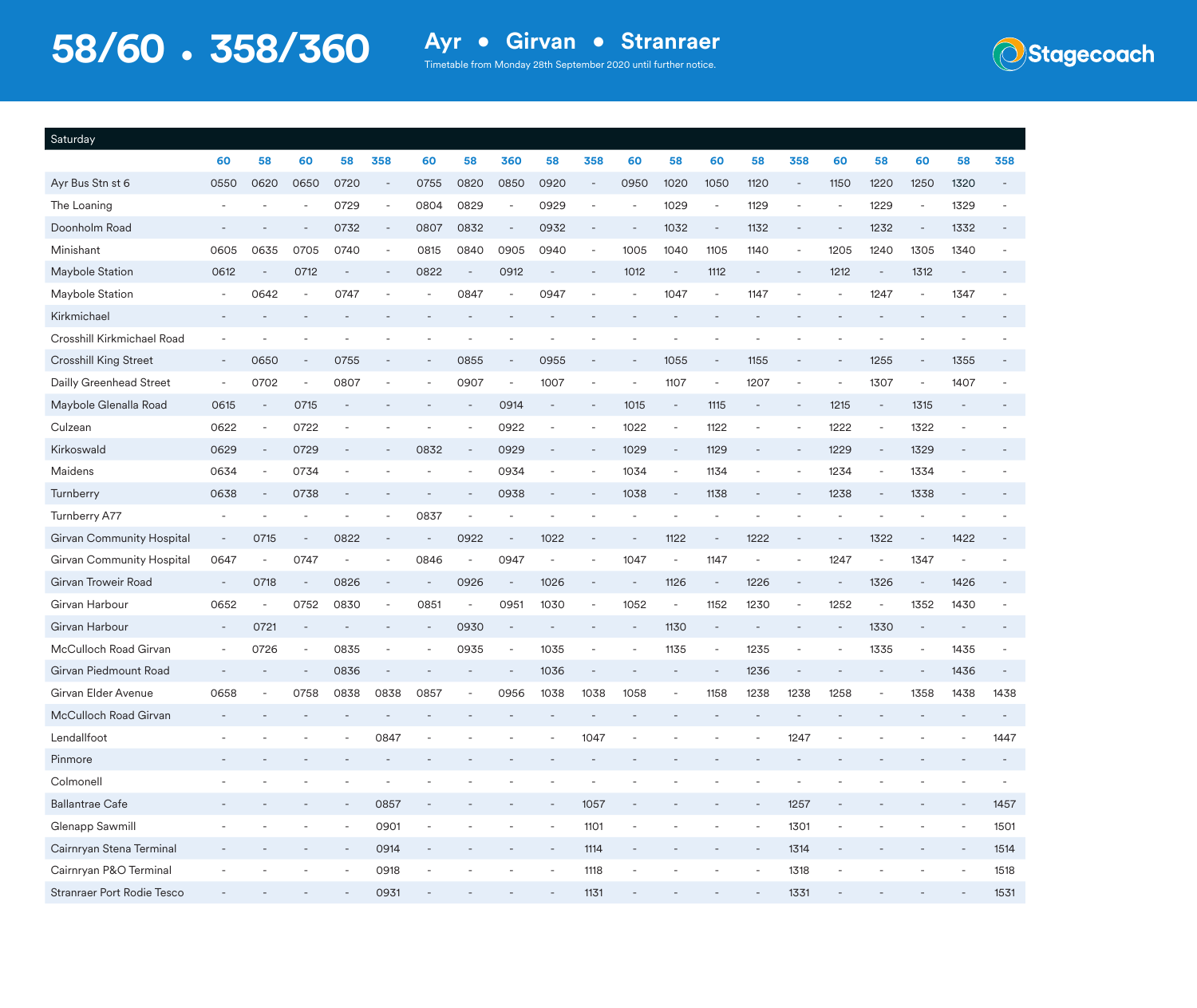

| Saturday                     |                          |                          |                          |                          |                          |                              |                          |                          |                          |                              |                          |                          |                              |                              |                          |                          |                          |
|------------------------------|--------------------------|--------------------------|--------------------------|--------------------------|--------------------------|------------------------------|--------------------------|--------------------------|--------------------------|------------------------------|--------------------------|--------------------------|------------------------------|------------------------------|--------------------------|--------------------------|--------------------------|
|                              | 60                       | 58                       | 60                       | 358                      | 60                       | 58                           | 60                       | 58                       | 358                      | 60                           | 58                       | 58                       | 358                          | 358                          | 358                      | 360                      | 358                      |
| Ayr Bus Stn st 6             | 1350                     | 1420                     | 1450                     | 1520                     | 1550                     | 1620                         | 1650                     | 1720                     | $\overline{\phantom{a}}$ | 1750                         | 1820                     | 1920                     | $\overline{\phantom{a}}$     | 2020                         | 2120                     | 2155                     | 2250                     |
| The Loaning                  | $\overline{\phantom{a}}$ | 1429                     | $\overline{\phantom{a}}$ | 1529                     | $\overline{\phantom{a}}$ | 1629                         | $\overline{\phantom{a}}$ | 1729                     | $\overline{\phantom{a}}$ | 1759                         | 1829                     | 1929                     | $\overline{\phantom{a}}$     | 2028                         | 2128                     | 2203                     | 2258                     |
| Doonholm Road                | $\overline{\phantom{a}}$ | 1432                     | $\overline{\phantom{a}}$ | 1532                     | $\blacksquare$           | 1632                         | $\overline{\phantom{a}}$ | 1732                     | $\overline{\phantom{a}}$ | 1802                         | 1832                     | 1932                     | $\overline{\phantom{a}}$     | 2030                         | 2130                     | 2205                     | 2300                     |
| Minishant                    | 1405                     | 1440                     | 1505                     | 1540                     | 1605                     | 1640                         | 1705                     | 1740                     | $\overline{\phantom{a}}$ | 1810                         | 1840                     | 1940                     | $\overline{\phantom{a}}$     | 2035                         | 2135                     | 2210                     | 2305                     |
| Maybole Station              | 1412                     | $\overline{a}$           | 1512                     | $\overline{\phantom{a}}$ | 1612                     | $\bar{\phantom{a}}$          | 1712                     | $\overline{\phantom{a}}$ | $\overline{\phantom{a}}$ | 1817                         |                          | $\sim$                   | ۰                            |                              | $\overline{\phantom{a}}$ | 2217                     | $\overline{\phantom{a}}$ |
| Maybole Station              |                          | 1447                     | $\overline{a}$           | 1547                     |                          | 1647                         |                          | 1747                     |                          |                              | 1847                     | 1947                     | $\overline{\phantom{a}}$     | 2042                         | 2142                     |                          | 2312                     |
| Kirkmichael                  |                          |                          |                          |                          |                          |                              |                          |                          |                          |                              |                          |                          | $\sim$                       | 2049                         | 2149                     | $\overline{\phantom{a}}$ | 2319                     |
| Crosshill Kirkmichael Road   |                          |                          |                          |                          |                          |                              |                          |                          |                          |                              |                          |                          |                              | 2056                         | 2156                     |                          | 2326                     |
| <b>Crosshill King Street</b> | $\overline{\phantom{a}}$ | 1455                     | $\overline{\phantom{a}}$ | 1555                     | $\sim$                   | 1655                         | $\overline{\phantom{a}}$ | 1755                     | $\overline{\phantom{m}}$ | $\overline{\phantom{a}}$     | 1855                     | 1955                     | $\overline{a}$               |                              |                          |                          |                          |
| Dailly Greenhead Street      | $\overline{\phantom{a}}$ | 1507                     | $\overline{\phantom{a}}$ | 1607                     | $\blacksquare$           | 1707                         | $\overline{\phantom{a}}$ | 1807                     | $\overline{\phantom{a}}$ | $\overline{\phantom{a}}$     | 1907                     | 2007                     | $\overline{\phantom{a}}$     | 2106                         | 2206                     |                          | 2336                     |
| Maybole Glenalla Road        | 1415                     | $\overline{a}$           | 1515                     | $\overline{\phantom{a}}$ | 1615                     | $\overline{\phantom{a}}$     | 1715                     |                          | $\overline{\phantom{m}}$ | 1820                         |                          |                          |                              |                              |                          |                          |                          |
| Culzean                      | 1422                     | $\overline{\phantom{a}}$ | 1522                     | $\overline{\phantom{a}}$ | 1622                     | $\overline{\phantom{a}}$     | 1722                     | $\overline{\phantom{a}}$ | $\overline{\phantom{a}}$ | 1827                         |                          |                          |                              |                              | $\overline{\phantom{a}}$ | 2223                     |                          |
| Kirkoswald                   | 1429                     | $\overline{\phantom{a}}$ | 1529                     | $\overline{\phantom{a}}$ | 1629                     | $\overline{\phantom{a}}$     | 1729                     | $\overline{\phantom{a}}$ | $\overline{\phantom{a}}$ | 1834                         |                          |                          |                              |                              |                          | 2230                     |                          |
| Maidens                      | 1434                     | $\overline{\phantom{a}}$ | 1534                     | $\overline{\phantom{a}}$ | 1634                     | $\overline{\phantom{a}}$     | 1734                     | $\overline{\phantom{a}}$ | $\overline{\phantom{a}}$ | 1839                         |                          |                          |                              |                              |                          | 2235                     |                          |
| Turnberry                    | 1438                     | $\qquad \qquad -$        | 1538                     | $\overline{\phantom{a}}$ | 1638                     | ÷,                           | 1738                     |                          | $\qquad \qquad -$        | 1843                         |                          |                          |                              |                              |                          | 2239                     |                          |
| Turnberry A77                |                          |                          |                          |                          |                          |                              |                          |                          |                          |                              |                          |                          |                              |                              |                          |                          |                          |
| Girvan Community Hospital    | $\overline{\phantom{a}}$ | 1522                     | $\overline{\phantom{a}}$ | 1622                     | $\overline{\phantom{a}}$ | 1722                         | $\overline{\phantom{a}}$ | 1822                     | $\overline{\phantom{a}}$ | $\overline{\phantom{a}}$     | 1922                     | 2022                     | $\qquad \qquad -$            | $\overline{\phantom{a}}$     |                          |                          |                          |
| Girvan Community Hospital    | 1447                     |                          | 1547                     |                          | 1647                     | ÷,                           | 1747                     |                          | $\overline{a}$           | 1852                         |                          |                          | $\overline{\phantom{a}}$     | 2118                         | 2218                     | 2248                     | 2348                     |
| Girvan Troweir Road          | $\overline{\phantom{a}}$ | 1526                     | $\overline{\phantom{a}}$ | 1626                     | $\overline{\phantom{a}}$ | 1726                         | $\overline{\phantom{a}}$ | 1826                     | $\qquad \qquad -$        | $\overline{\phantom{a}}$     | 1926                     | 2026                     | $\overline{\phantom{a}}$     | 2121                         | 2221                     | $\overline{\phantom{a}}$ | 2351                     |
| Girvan Harbour               | 1452                     | $\overline{a}$           | 1552                     | 1630                     | 1652                     | ÷,                           | 1752                     | 1830                     | $\blacksquare$           | 1857                         | $\overline{\phantom{a}}$ | 2030                     | $\overline{\phantom{a}}$     | 2124                         | 2225                     | 2252                     | 2354                     |
| Girvan Harbour               | $\overline{\phantom{a}}$ | 1530                     | $\overline{a}$           |                          |                          | 1730                         |                          |                          |                          |                              | 1930                     |                          |                              |                              |                          |                          |                          |
| McCulloch Road Girvan        | $\overline{\phantom{a}}$ | 1535                     | $\overline{\phantom{a}}$ | 1635                     | $\sim$                   | 1735                         | $\overline{\phantom{a}}$ | 1835                     | $\overline{\phantom{a}}$ | $\overline{\phantom{a}}$     | 1935                     | 2035                     | ÷,                           | 2129                         | 2229                     |                          | 2359                     |
| Girvan Piedmount Road        | $\overline{\phantom{a}}$ |                          | $\overline{\phantom{a}}$ | 1636                     | $\overline{\phantom{a}}$ | $\qquad \qquad -$            | $\overline{\phantom{a}}$ | 1836                     | $\overline{\phantom{a}}$ |                              | $\overline{\phantom{a}}$ | 2036                     | $\qquad \qquad \blacksquare$ | $\overline{\phantom{a}}$     | 2230                     |                          |                          |
| Girvan Elder Avenue          | 1458                     | $\overline{\phantom{a}}$ | 1558                     | 1638                     | 1658                     | $\qquad \qquad \blacksquare$ | 1758                     | 1838                     | 1838                     | 1903                         | $\overline{\phantom{a}}$ | 2037                     | 2037                         | $\overline{\phantom{a}}$     | 2232                     | 2257                     |                          |
| McCulloch Road Girvan        |                          |                          |                          |                          |                          |                              |                          | $\overline{\phantom{a}}$ | ٠                        |                              |                          |                          |                              |                              |                          | 2302                     |                          |
| Lendallfoot                  |                          |                          |                          | 1647                     |                          |                              |                          |                          | 1847                     |                              |                          |                          |                              |                              |                          |                          |                          |
| Pinmore                      |                          |                          |                          |                          |                          |                              |                          |                          |                          |                              |                          |                          | 2047                         |                              | 2242                     |                          |                          |
| Colmonell                    |                          |                          |                          |                          |                          |                              |                          |                          | ÷                        |                              |                          | $\overline{\phantom{m}}$ | 2059                         | ÷                            | 2254                     |                          |                          |
| <b>Ballantrae Cafe</b>       |                          |                          |                          | 1657                     | $\bar{a}$                |                              |                          | $\overline{\phantom{a}}$ | 1857                     | $\overline{\phantom{a}}$     |                          | $\overline{\phantom{a}}$ | 2109                         | $\overline{\phantom{a}}$     | 2304                     |                          |                          |
| Glenapp Sawmill              |                          |                          | $\overline{a}$           | 1701                     | $\overline{\phantom{a}}$ |                              |                          |                          | 1901                     | $\qquad \qquad \blacksquare$ |                          |                          | 2112                         | $\qquad \qquad \blacksquare$ | 2307                     | $\overline{a}$           |                          |
| Cairnryan Stena Terminal     |                          |                          |                          | 1714                     | $\qquad \qquad -$        |                              |                          |                          | 1914                     |                              |                          |                          | $\blacksquare$               |                              |                          |                          |                          |
| Cairnryan P&O Terminal       |                          |                          | $\overline{\phantom{a}}$ | 1718                     | $\blacksquare$           |                              |                          | $\overline{\phantom{a}}$ | 1918                     | $\overline{\phantom{a}}$     |                          | $\overline{\phantom{a}}$ | 2126                         | $\overline{\phantom{a}}$     | 2321                     |                          |                          |
| Stranraer Port Rodie Tesco   |                          |                          |                          | 1731                     | $\overline{\phantom{a}}$ |                              |                          |                          | 1931                     | $\overline{\phantom{a}}$     |                          |                          | 2139                         | $\blacksquare$               | 2334                     | $\qquad \qquad -$        |                          |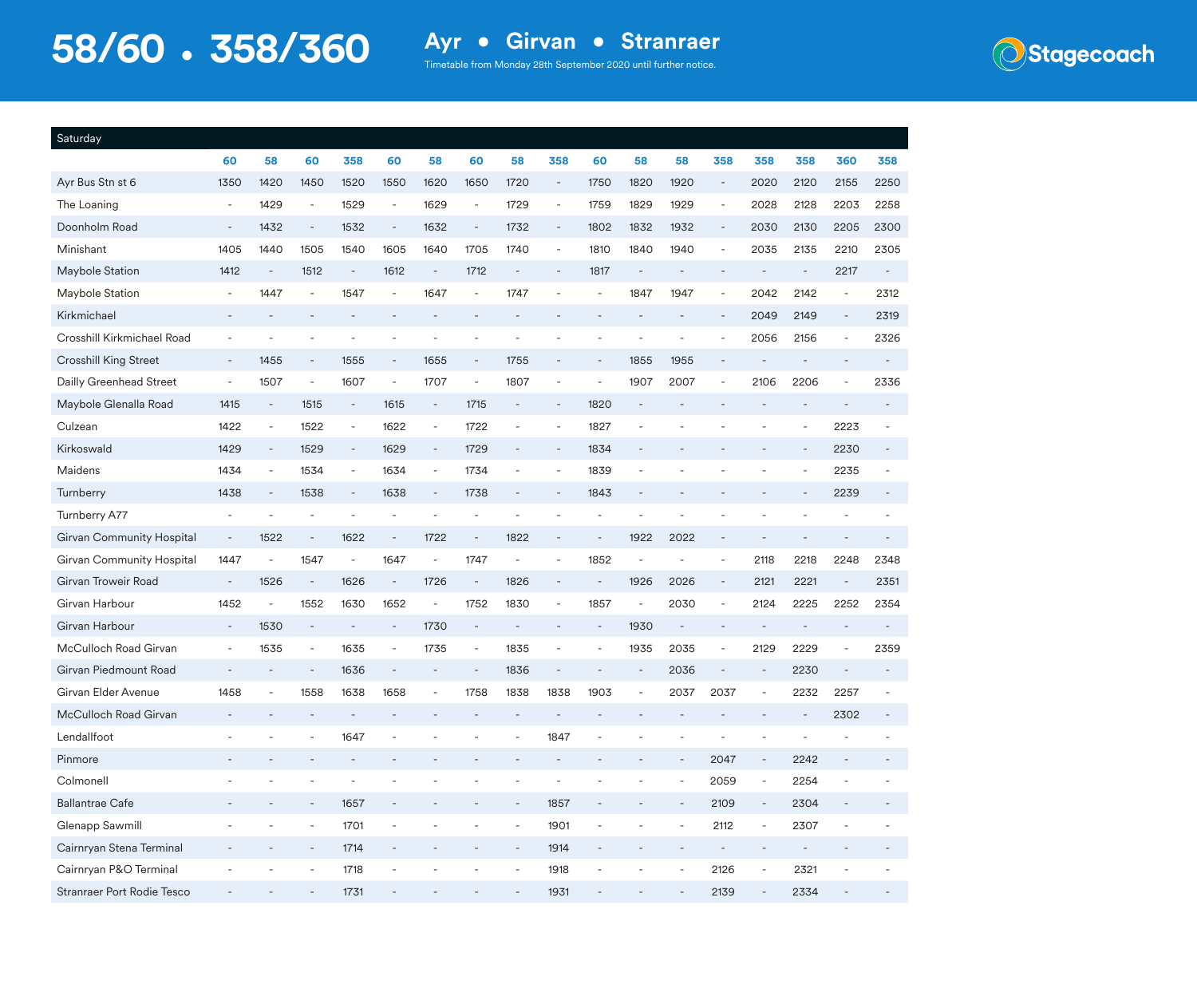

| Saturday                         |                          |                          |                          |                          |                          |                          |                          |                          |                          |                          |                          |                          |                          |                          |                          |                          |                          |                          |                          |      |
|----------------------------------|--------------------------|--------------------------|--------------------------|--------------------------|--------------------------|--------------------------|--------------------------|--------------------------|--------------------------|--------------------------|--------------------------|--------------------------|--------------------------|--------------------------|--------------------------|--------------------------|--------------------------|--------------------------|--------------------------|------|
| Stranraer, Port Rodie            |                          |                          |                          | 0735                     |                          |                          |                          |                          | 0944                     |                          |                          |                          |                          | 1144                     |                          |                          |                          |                          | 1344                     |      |
| Cairnryan P&O Terminal           |                          |                          |                          | 0744                     |                          |                          |                          |                          | 0953                     |                          |                          |                          |                          | 1153                     |                          |                          |                          |                          | 1353                     |      |
| Cairnryan Stena Terminal         |                          |                          |                          | 0748                     |                          |                          |                          |                          | 0957                     |                          |                          |                          |                          | 1157                     |                          |                          |                          |                          | 1357                     |      |
| Glenapp Sawmill                  |                          |                          |                          | 0802                     |                          |                          |                          |                          | 1011                     |                          |                          |                          |                          | 1211                     |                          |                          |                          |                          | 1411                     |      |
| <b>Ballantrae Cafe</b>           |                          |                          |                          | 0806                     |                          |                          |                          |                          | 1015                     |                          |                          |                          |                          | 1215                     |                          |                          |                          |                          | 1415                     |      |
| Colmonell                        |                          |                          |                          |                          |                          |                          |                          |                          |                          |                          |                          |                          |                          |                          |                          |                          |                          |                          |                          |      |
| Pinmore                          |                          |                          |                          |                          |                          |                          |                          |                          |                          |                          |                          |                          |                          |                          |                          |                          |                          |                          |                          |      |
| Lendallfoot                      |                          |                          |                          | 0816                     |                          |                          |                          |                          | 1025                     |                          |                          |                          |                          | 1225                     |                          |                          |                          |                          | 1425                     |      |
| Girvan Elder Avenue              | 0700                     |                          | 0800                     | 0826                     | 0828                     | 0900                     |                          | 1000                     | 1035                     | 1036                     | 1107                     |                          | 1207                     | 1235                     | 1236                     | 1307                     |                          | 1407                     | 1435                     | 1436 |
| Girvan Elder Avenue              |                          |                          |                          |                          |                          |                          |                          |                          |                          |                          |                          |                          |                          |                          |                          |                          |                          |                          |                          |      |
| McCulloch Road Girvan            | $\overline{\phantom{a}}$ | 0730                     |                          |                          | 0830                     | $\overline{\phantom{a}}$ | 0939                     | $\overline{\phantom{a}}$ |                          | 1038                     | $\overline{\phantom{a}}$ | 1139                     |                          |                          | 1238                     | $\overline{\phantom{a}}$ | 1339                     | $\overline{\phantom{a}}$ | $\overline{\phantom{a}}$ | 1438 |
| Girvan Piedmount Road            | 0702                     | 0732                     | 0802                     |                          | 0832                     | 0902                     | 0941                     | 1002                     |                          | 1041                     | 1109                     | 1141                     | 1209                     |                          | 1241                     | 1309                     | 1341                     | 1409                     |                          | 1441 |
| Girvan Harbour                   | $\overline{\phantom{a}}$ | 0738                     |                          |                          | 0838                     | $\overline{\phantom{a}}$ | 0947                     | $\overline{\phantom{a}}$ |                          | 1047                     | $\overline{\phantom{a}}$ | 1147                     |                          |                          | 1247                     | $\overline{\phantom{a}}$ | 1347                     | $\overline{\phantom{a}}$ |                          | 1447 |
| Girvan Harbour                   | 0708                     | $\overline{\phantom{a}}$ | 0808                     |                          |                          | 0908                     | $\overline{\phantom{a}}$ | 1008                     |                          | $\overline{\phantom{a}}$ | 1115                     | $\overline{\phantom{a}}$ | 1215                     |                          |                          | 1315                     | $\overline{\phantom{a}}$ | 1415                     |                          |      |
| Girvan Troweir Road              | 0711                     |                          | 0812                     |                          |                          | 0912                     |                          | 1012                     |                          |                          | 1119                     | $\overline{\phantom{a}}$ | 1219                     |                          |                          | 1319                     |                          | 1419                     |                          |      |
| <b>Girvan Community Hospital</b> | 0713                     | $\overline{\phantom{a}}$ | 0816                     |                          |                          | 0916                     | $\overline{\phantom{a}}$ | 1016                     |                          |                          | 1123                     | $\overline{\phantom{a}}$ | 1223                     |                          |                          | 1323                     |                          | 1423                     |                          |      |
| Girvan Community Hospital        |                          | 0742                     |                          |                          | 0842                     | $\overline{\phantom{a}}$ | 0951                     |                          |                          | 1051                     | $\overline{\phantom{a}}$ | 1151                     |                          |                          | 1251                     | $\overline{\phantom{a}}$ | 1351                     |                          |                          | 1451 |
| Turnberry (A77)                  |                          |                          |                          |                          |                          |                          |                          |                          |                          |                          |                          |                          |                          |                          |                          |                          |                          |                          |                          |      |
| Turnberry                        | $\overline{\phantom{a}}$ | 0751                     |                          |                          | 0851                     |                          | 1000                     |                          |                          | 1100                     |                          | 1200                     |                          |                          | 1300                     |                          | 1400                     |                          |                          | 1500 |
| Maidens                          | $\overline{\phantom{a}}$ | 0755                     |                          |                          | 0855                     | $\overline{\phantom{a}}$ | 1004                     |                          |                          | 1104                     | $\overline{\phantom{a}}$ | 1204                     |                          |                          | 1304                     | $\overline{\phantom{a}}$ | 1404                     | $\overline{\phantom{a}}$ | $\overline{\phantom{a}}$ | 1504 |
| Kirkoswald                       | $\overline{\phantom{a}}$ | 0800                     | $\overline{\phantom{a}}$ |                          | 0900                     | $\sim$                   | 1009                     | $\overline{\phantom{a}}$ |                          | 1109                     | $\overline{\phantom{a}}$ | 1209                     | $\overline{\phantom{a}}$ |                          | 1309                     | $\overline{\phantom{a}}$ | 1409                     | $\overline{\phantom{a}}$ | $\overline{\phantom{a}}$ | 1509 |
| Culzean                          | $\overline{\phantom{a}}$ | 0807                     |                          |                          | 0907                     | $\overline{\phantom{a}}$ | 1016                     |                          |                          | 1116                     |                          | 1216                     |                          |                          | 1316                     | $\overline{\phantom{a}}$ | 1416                     |                          |                          | 1516 |
| Maybole Glenalla Road            | $\overline{\phantom{a}}$ | 0814                     |                          |                          | 0914                     | $\overline{\phantom{a}}$ | 1023                     | $\overline{\phantom{a}}$ | $\overline{\phantom{a}}$ | 1123                     | $\overline{\phantom{a}}$ | 1223                     |                          |                          | 1323                     | $\overline{\phantom{a}}$ | 1423                     | $\overline{\phantom{a}}$ |                          | 1523 |
| Dailly Greenhead Street          | 0726                     | $\overline{\phantom{a}}$ | 0831                     |                          |                          | 0931                     | $\overline{\phantom{a}}$ | 1031                     |                          |                          | 1138                     | $\overline{\phantom{a}}$ | 1238                     |                          |                          | 1338                     | $\overline{\phantom{a}}$ | 1438                     |                          |      |
| Crosshill King Street            | 0738                     |                          | 0843                     |                          |                          | 0943                     |                          | 1043                     |                          |                          | 1150                     |                          | 1250                     |                          |                          | 1350                     |                          | 1450                     |                          |      |
| Crosshill                        |                          |                          |                          |                          |                          |                          |                          |                          |                          |                          |                          |                          |                          |                          |                          |                          |                          |                          |                          |      |
| Kirkmichael                      |                          |                          |                          |                          |                          |                          |                          |                          |                          |                          |                          |                          |                          |                          |                          |                          |                          |                          |                          |      |
| Maybole Station                  | 0746                     | 0817                     | 0851                     |                          | 0917                     | 0951                     | 1026                     | 1051                     |                          | 1126                     | 1158                     | 1226                     | 1258                     |                          | 1326                     | 1358                     | 1426                     | 1458                     |                          | 1526 |
| Minishant                        | 0753                     | 0824                     | 0858                     | $\overline{\phantom{a}}$ | 0924                     | 0958                     | 1033                     | 1058                     |                          | 1133                     | 1205                     | 1233                     | 1305                     | $\overline{\phantom{a}}$ | 1333                     | 1405                     | 1433                     | 1505                     |                          | 1533 |
| Doonholm Road                    | 0759                     | 0830                     | 0904                     | $\overline{\phantom{a}}$ | 0930                     | 1004                     | $\overline{\phantom{a}}$ | 1104                     |                          | $\overline{\phantom{a}}$ | 1211                     | $\overline{\phantom{a}}$ | 1311                     |                          | $\overline{\phantom{a}}$ | 1411                     | $\overline{\phantom{a}}$ | 1511                     |                          |      |
| The Loaning                      | 0801                     | 0832                     | 0906                     | $\overline{\phantom{a}}$ | 0932                     | 1006                     | $\overline{\phantom{a}}$ | 1106                     | $\overline{\phantom{a}}$ | $\overline{\phantom{a}}$ | 1213                     | $\overline{\phantom{a}}$ | 1313                     | $\overline{\phantom{a}}$ | $\overline{\phantom{a}}$ | 1413                     | $\overline{\phantom{a}}$ | 1513                     |                          |      |
| Maybole Road, Ayr                |                          |                          |                          |                          |                          | $\overline{\phantom{a}}$ | 1038                     | $\overline{\phantom{a}}$ | $\overline{\phantom{a}}$ | 1138                     | $\overline{\phantom{a}}$ | 1238                     | $\overline{\phantom{a}}$ | $\overline{\phantom{a}}$ | 1338                     | $\overline{\phantom{a}}$ | 1438                     | $\overline{\phantom{a}}$ | $\overline{\phantom{a}}$ | 1538 |
| <b>Burns Statue Square</b>       | $\overline{\phantom{a}}$ | $\overline{\phantom{a}}$ | 0914                     | $\overline{\phantom{a}}$ | $\overline{\phantom{a}}$ | 1014                     | $\overline{\phantom{a}}$ | 1114                     | $\overline{\phantom{a}}$ | $\overline{\phantom{a}}$ | 1221                     | $\overline{\phantom{a}}$ | 1321                     | $\overline{\phantom{a}}$ | $\overline{\phantom{a}}$ | 1421                     | $\overline{\phantom{a}}$ | 1521                     |                          |      |
| Ayr Town Hall                    | $\overline{\phantom{a}}$ |                          | 0918                     |                          |                          | 1018                     | $\overline{\phantom{a}}$ | 1118                     |                          | $\overline{\phantom{a}}$ | 1225                     | $\equiv$                 | 1325                     |                          |                          | 1425                     | $\overline{\phantom{a}}$ | 1525                     |                          |      |
| Ayr Bus Stn st 6                 | 0811                     | 0842                     | 0922                     | $\overline{\phantom{a}}$ | 0942                     | 1022                     | 1048                     | 1122                     |                          | 1148                     | 1229                     | 1248                     | 1329                     |                          | 1348                     | 1429                     | 1448                     | 1529                     |                          | 1548 |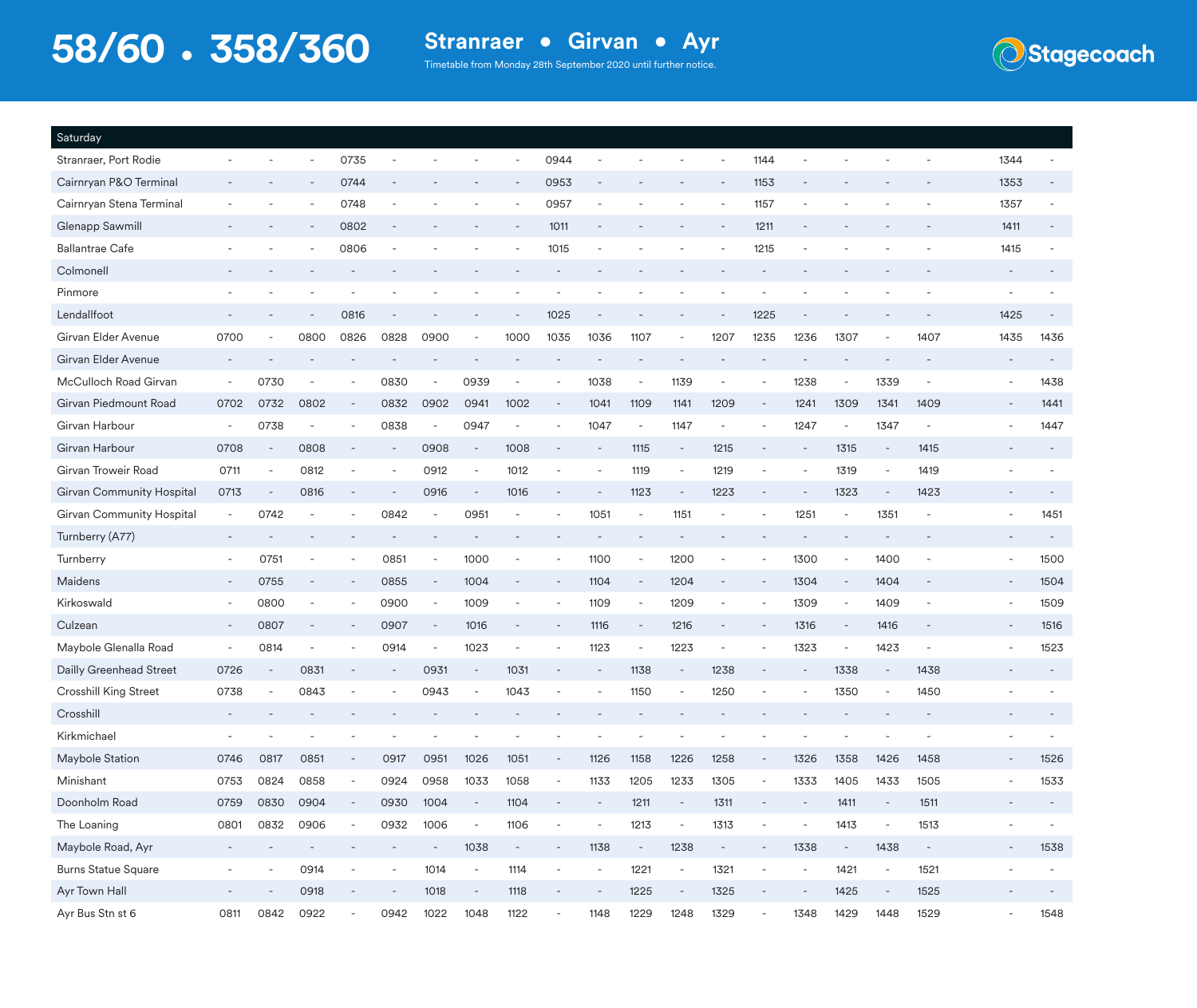

| Saturday                   |                          |                          |                          |                          |                          |                          |                          |                          |                              |      |                          |                          |      |      |                          |                          |      |      |
|----------------------------|--------------------------|--------------------------|--------------------------|--------------------------|--------------------------|--------------------------|--------------------------|--------------------------|------------------------------|------|--------------------------|--------------------------|------|------|--------------------------|--------------------------|------|------|
| Stranraer, Port Rodie      |                          |                          |                          | 1544                     |                          |                          |                          |                          | 1739                         |      |                          | $\overline{\phantom{a}}$ | 1939 |      |                          | 2215                     |      |      |
| Cairnryan P&O Terminal     |                          |                          |                          | 1553                     |                          |                          |                          |                          | 1745                         |      |                          |                          | 1945 |      |                          | 2221                     |      |      |
| Cairnryan Stena Terminal   |                          |                          |                          | 1557                     |                          |                          |                          |                          |                              |      |                          |                          |      |      |                          |                          |      |      |
| Glenapp Sawmill            |                          |                          |                          | 1611                     |                          |                          |                          | $\overline{\phantom{a}}$ | 1759                         |      |                          | $\overline{\phantom{a}}$ | 1959 |      |                          | 2235                     |      |      |
| <b>Ballantrae Cafe</b>     |                          |                          |                          | 1615                     |                          |                          |                          |                          | 1803                         |      |                          |                          | 2003 |      |                          | 2239                     |      |      |
| Colmonell                  |                          |                          |                          |                          |                          |                          |                          |                          | 1813                         |      |                          |                          | 2013 |      |                          | 2249                     |      |      |
| Pinmore                    |                          |                          |                          |                          |                          |                          |                          |                          | 1826                         |      |                          |                          | 2026 | -    |                          | 2302                     |      |      |
| Lendallfoot                |                          |                          |                          | 1625                     |                          |                          |                          |                          |                              |      |                          |                          |      |      |                          |                          |      |      |
| Girvan Elder Avenue        | 1507                     |                          | 1607                     | 1635                     | 1636                     | 1707                     |                          | 1807                     | 1836                         | 1837 | 1907                     | $\overline{\phantom{a}}$ | 2036 |      |                          | 2312                     | 2312 |      |
| Girvan Elder Avenue        |                          |                          |                          |                          |                          |                          |                          |                          |                              |      |                          | $\overline{a}$           | 2037 |      |                          |                          |      |      |
| McCulloch Road Girvan      | $\overline{\phantom{a}}$ | 1539                     | $\overline{a}$           |                          | 1638                     | $\overline{\phantom{a}}$ | 1739                     |                          | $\overline{\phantom{a}}$     | 1839 | $\overline{\phantom{a}}$ | 1939                     | 2039 | 2135 | 2305                     | $\overline{\phantom{a}}$ | 2314 | 0004 |
| Girvan Piedmount Road      | 1509                     | 1541                     | 1609                     | $\overline{\phantom{a}}$ | 1641                     | 1709                     | 1741                     | 1809                     | $\overline{\phantom{a}}$     | 1841 | 1909                     | 1941                     | 2040 | 2137 | 2307                     | $\overline{\phantom{a}}$ | 2315 | 0005 |
| Girvan Harbour             | $\overline{\phantom{a}}$ | 1547                     | $\overline{\phantom{a}}$ |                          | 1647                     | $\overline{\phantom{a}}$ | 1747                     | $\overline{\phantom{a}}$ | $\overline{\phantom{a}}$     | 1847 | $\overline{a}$           | 1947                     | 2045 | 2143 | 2313                     | $\overline{\phantom{a}}$ | 2320 | 0008 |
| Girvan Harbour             | 1515                     | $\overline{\phantom{a}}$ | 1615                     |                          | $\overline{\phantom{a}}$ | 1715                     | $\overline{\phantom{a}}$ | 1815                     | $\overline{\phantom{a}}$     |      | 1915                     | $\overline{\phantom{a}}$ |      |      |                          |                          |      |      |
| Girvan Troweir Road        | 1519                     | $\overline{\phantom{a}}$ | 1619                     |                          |                          | 1719                     | $\overline{\phantom{a}}$ | 1819                     | $\overline{\phantom{a}}$     |      | 1919                     | 1949                     | 2047 | 2145 | 2315                     |                          |      |      |
| Girvan Community Hospital  | 1523                     | $\overline{\phantom{a}}$ | 1623                     | $\overline{\phantom{a}}$ | $\overline{\phantom{a}}$ | 1723                     | $\overline{\phantom{a}}$ | 1823                     | $\overline{\phantom{a}}$     |      | 1923                     | $\overline{\phantom{a}}$ |      |      |                          |                          |      |      |
| Girvan Community Hospital  | $\overline{\phantom{a}}$ | 1551                     |                          |                          | 1651                     | $\overline{\phantom{m}}$ | 1751                     |                          | $\overline{\phantom{a}}$     | 1851 | $\overline{a}$           | 1951                     | 2049 | 2147 | 2317                     |                          | 2322 | 0010 |
| Turnberry (A77)            | $\overline{\phantom{a}}$ |                          |                          |                          |                          |                          |                          |                          |                              |      |                          |                          |      |      |                          |                          | 2330 | 0015 |
| Turnberry                  | $\sim$                   | 1600                     |                          | $\qquad \qquad -$        | 1700                     | $\overline{\phantom{a}}$ | 1800                     |                          | $\overline{\phantom{a}}$     | 1900 |                          |                          |      |      |                          |                          |      |      |
| Maidens                    | $\sim$                   | 1604                     |                          | $\overline{\phantom{a}}$ | 1704                     | $\overline{\phantom{a}}$ | 1804                     |                          | $\overline{\phantom{a}}$     | 1904 |                          |                          |      |      |                          |                          |      |      |
| Kirkoswald                 | $\overline{\phantom{a}}$ | 1609                     |                          | $\overline{\phantom{m}}$ | 1709                     | $\overline{\phantom{a}}$ | 1809                     |                          | $\overline{\phantom{a}}$     | 1909 |                          |                          |      |      |                          |                          | 2335 | 0019 |
| Culzean                    | $\blacksquare$           | 1616                     |                          |                          | 1716                     | $\overline{\phantom{a}}$ | 1816                     |                          | $\qquad \qquad \blacksquare$ | 1916 |                          |                          |      |      |                          |                          |      |      |
| Maybole Glenalla Road      | $\overline{\phantom{a}}$ | 1623                     | $\overline{\phantom{a}}$ | $\overline{\phantom{a}}$ | 1723                     | $\overline{\phantom{a}}$ | 1823                     | $\overline{\phantom{a}}$ | $\overline{\phantom{a}}$     | 1923 | $\overline{\phantom{a}}$ |                          |      |      |                          |                          |      |      |
| Dailly Greenhead Street    | 1538                     | $\overline{\phantom{a}}$ | 1638                     | $\overline{\phantom{a}}$ | $\overline{\phantom{a}}$ | 1738                     | $\overline{\phantom{a}}$ | 1838                     | $\qquad \qquad -$            |      | 1938                     | 2004                     | 2104 | 2200 | 2330                     |                          |      |      |
| Crosshill King Street      | 1550                     | $\overline{\phantom{a}}$ | 1650                     |                          |                          | 1750                     |                          | 1850                     |                              |      | 1950                     |                          |      |      |                          |                          |      |      |
| Crosshill                  |                          |                          |                          |                          |                          |                          |                          |                          |                              |      |                          | 2014                     | 2114 | 2210 | 2340                     |                          |      |      |
| Kirkmichael                |                          |                          |                          |                          |                          |                          |                          |                          |                              |      |                          | 2021                     | 2121 | 2217 | 2347                     |                          |      |      |
| Maybole Station            | 1558                     | 1626                     | 1058                     |                          | 1726                     | 1758                     | 1826                     | 1858                     |                              | 1926 | 1958                     | 2028                     | 2128 | 2224 | 2354                     |                          | 2342 | 0026 |
| Minishant                  | 1605                     | 1633                     | 1705                     | $\overline{\phantom{m}}$ | 1733                     | 1805                     | 1833                     | 1905                     | $\blacksquare$               | 1933 | 2005                     | 2035                     | 2135 | 2231 | 0001                     |                          | 2349 | 0031 |
| Doonholm Road              | 1611                     | $\overline{\phantom{a}}$ | 1711                     |                          | $\overline{\phantom{a}}$ | 1811                     | 1839                     | 1911                     | $\equiv$                     | 1939 | 2011                     | 2041                     | 2141 | 2237 | 0007                     |                          |      |      |
| The Loaning                | 1613                     | $\overline{\phantom{a}}$ | 1713                     | $\overline{\phantom{a}}$ | $\overline{\phantom{a}}$ | 1813                     | 1841                     | 1913                     | $\overline{\phantom{a}}$     | 1941 | 2013                     | 2043                     | 2143 | 2239 | 0009                     |                          |      |      |
| Maybole Road, Ayr          | $\equiv$                 | 1638                     | $\overline{\phantom{a}}$ | $\overline{\phantom{a}}$ | 1738                     | $\overline{\phantom{a}}$ | $\overline{\phantom{a}}$ |                          | $\overline{\phantom{a}}$     |      |                          | $\overline{a}$           |      |      | $\overline{\phantom{a}}$ | $\overline{\phantom{a}}$ | 2354 | 0036 |
| <b>Burns Statue Square</b> | 1621                     | $\overline{\phantom{a}}$ | 1721                     | $\overline{\phantom{a}}$ | $\overline{\phantom{a}}$ | $\overline{\phantom{a}}$ | ٠                        | $\overline{\phantom{a}}$ | ÷,                           |      |                          | $\overline{\phantom{a}}$ |      |      | $\overline{\phantom{a}}$ |                          | ٠    |      |
| Ayr Town Hall              | 1625                     | $\equiv$                 | 1725                     | $\overline{\phantom{m}}$ |                          |                          |                          |                          |                              |      |                          |                          |      |      |                          |                          |      |      |
| Ayr Bus Stn st 6           | 1629                     | 1648                     | 1729                     | $\overline{\phantom{a}}$ | 1748                     | 1823                     | 1851                     | 1923                     | $\overline{\phantom{a}}$     | 1951 | 2023                     | 2053                     | 2153 | 2249 | 0019                     |                          | 0002 | 0044 |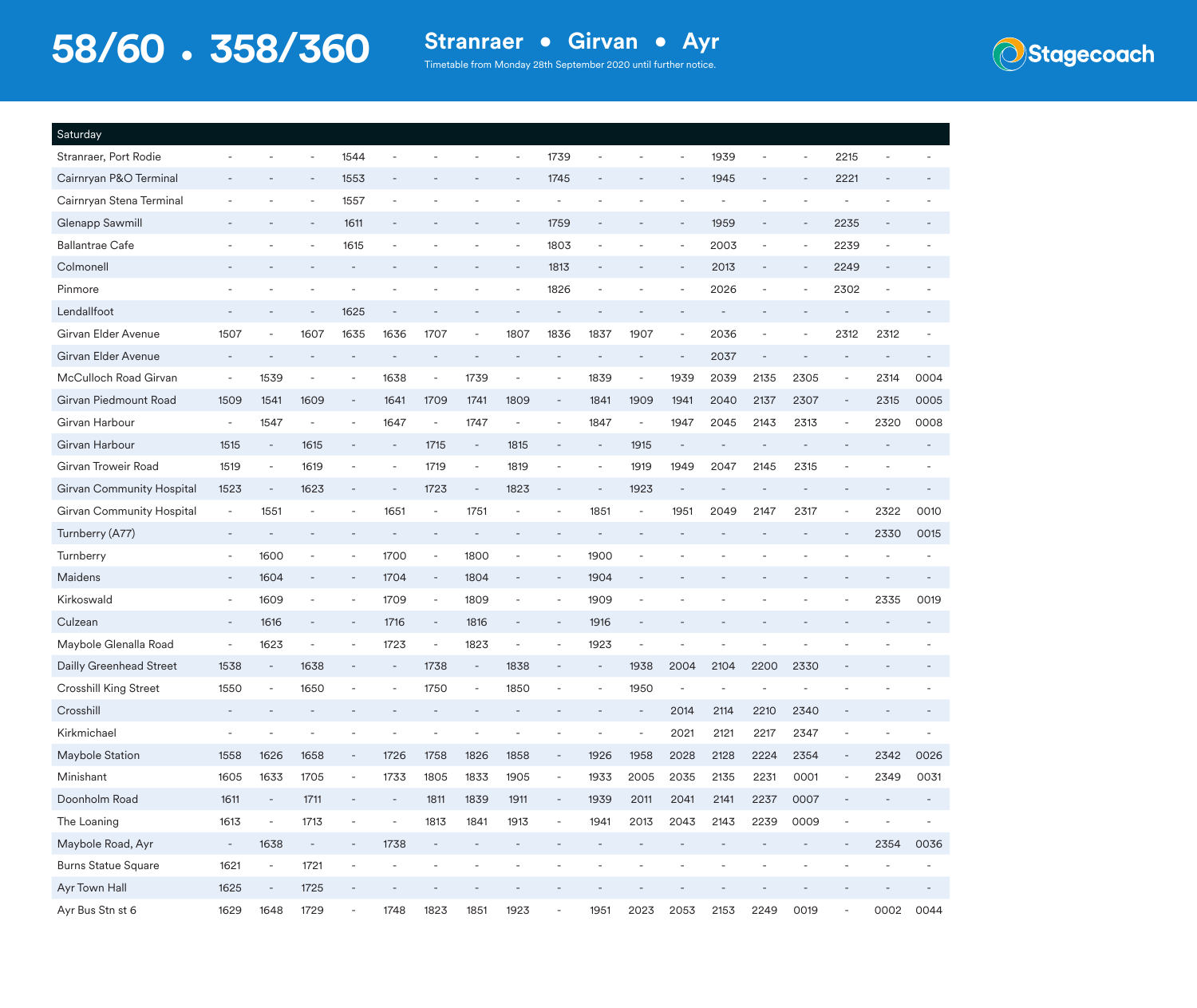

| Sunday                     |                          |                          |                          |                          |                |                          |                          |                          |                          |                          |                          |                          |                          |                              |                          |
|----------------------------|--------------------------|--------------------------|--------------------------|--------------------------|----------------|--------------------------|--------------------------|--------------------------|--------------------------|--------------------------|--------------------------|--------------------------|--------------------------|------------------------------|--------------------------|
|                            | 358                      | 360                      | 358                      | 360                      | 358            | 360                      | 358                      | 360                      | 358                      | 360                      | 358                      | 360                      | 358                      | 360                          | 358                      |
| Ayr Bus Stn st 6           | 0650                     | 0750                     | 0850                     | 0950                     | 1050           | 1150                     | 1250                     | 1350                     | 1450                     | 1550                     | 1650                     | 1750                     | 1850                     | 2000                         | 2050                     |
| The Loaning                | 0658                     | 0758                     | 0858                     | 0958                     | 1058           | 1158                     | 1258                     | 1358                     | 1458                     | 1558                     | 1658                     | 1758                     | 1858                     | 2008                         | 2058                     |
| Doonholm Road              | 0700                     | 0800                     | 0900                     | 1000                     | 1100           | 1200                     | 1300                     | 1400                     | 1500                     | 1600                     | 1700                     | 1800                     | 1900                     | 2010                         | 2100                     |
| Ayr Hospital               |                          |                          |                          |                          |                |                          |                          |                          | ÷,                       | 1606                     | ÷,                       |                          | ÷,                       | 2016                         |                          |
| Dalrymple                  |                          |                          |                          |                          | L,             |                          |                          |                          | L,                       | 1615                     | $\overline{a}$           |                          | $\overline{a}$           | 2025                         |                          |
| Minishant                  | 0705                     | 0805                     | 0905                     | 1005                     | 1105           | 1205                     | 1305                     | 1405                     | 1505                     | 1622                     | 1705                     | 1805                     | 1905                     | 2032                         | 2105                     |
| Maybole Station            | $\overline{\phantom{a}}$ | 0812                     | $\overline{\phantom{a}}$ | 1012                     | ÷,             | 1212                     | $\bar{\phantom{a}}$      | 1412                     | $\overline{\phantom{a}}$ | 1629                     | $\blacksquare$           | 1812                     | $\blacksquare$           | 2039                         | $\overline{\phantom{a}}$ |
| Maybole Station            | 0712                     | L.                       | 0912                     | ÷,                       | 1112           | ÷,                       | 1312                     | $\overline{\phantom{a}}$ | 1512                     | ÷,                       | 1712                     | ÷,                       | 1912                     | ÷,                           | 2112                     |
| Kirkmichael                | 0719                     | $\overline{\phantom{a}}$ | 0919                     | $\blacksquare$           | 1119           | ÷,                       | 1319                     | $\overline{\phantom{a}}$ | 1519                     | $\blacksquare$           | 1719                     | $\overline{a}$           | 1919                     | $\qquad \qquad \blacksquare$ | 2119                     |
| Crosshill Kirkmichael Road | 0726                     | $\overline{\phantom{a}}$ | 0926                     | $\overline{\phantom{a}}$ | 1126           | $\bar{\phantom{a}}$      | 1326                     | $\overline{\phantom{a}}$ | 1526                     | $\overline{\phantom{a}}$ | 1726                     | $\overline{\phantom{a}}$ | 1926                     | ÷,                           | 2126                     |
| Dailly Greenhead Street    | 0736                     | $\overline{\phantom{a}}$ | 0936                     | $\blacksquare$           | 1136           | $\equiv$                 | 1336                     | $\blacksquare$           | 1536                     | $\blacksquare$           | 1736                     | $\blacksquare$           | 1936                     | ÷,                           | 2136                     |
| Culzean                    | ÷,                       | 0818                     | ÷,                       | 1018                     | ÷,             | 1218                     | ÷,                       | 1418                     | ÷,                       | 1635                     | ÷,                       | 1818                     | ÷,                       | 2045                         |                          |
| Kirkoswald                 | ÷,                       | 0825                     | $\overline{\phantom{a}}$ | 1025                     | ÷,             | 1225                     | $\overline{\phantom{a}}$ | 1425                     | $\blacksquare$           | 1642                     | $\overline{\phantom{a}}$ | 1825                     | $\blacksquare$           | 2052                         | ÷,                       |
| Maidens                    | ÷,                       | 0830                     | $\blacksquare$           | 1030                     | ä,             | 1230                     | ä,                       | 1430                     | $\overline{\phantom{a}}$ | 1647                     | ÷,                       | 1830                     | ä,                       | 2057                         |                          |
| Turnberry                  | ÷,                       | 0834                     | $\overline{\phantom{a}}$ | 1034                     | $\blacksquare$ | 1234                     | $\overline{\phantom{a}}$ | 1434                     | ÷,                       | 1651                     | $\overline{\phantom{a}}$ | 1834                     | $\overline{\phantom{a}}$ | 2101                         |                          |
| Girvan Community Hospital  | 0749                     | 0843                     | 0949                     | 1043                     | 1149           | 1243                     | 1349                     | 1443                     | 1549                     | 1700                     | 1749                     | 1843                     | 1949                     | 2108                         | 2149                     |
| Girvan Troweir Road        | $\overline{\phantom{a}}$ | 0846                     | $\overline{\phantom{a}}$ | 1046                     | ÷,             | 1246                     | $\bar{a}$                | 1446                     | $\overline{\phantom{a}}$ | 1703                     | $\overline{\phantom{a}}$ | 1846                     | ÷,                       | 2111                         | L.                       |
| Girvan Harbour             | 0754                     | 0850                     | 0954                     | 1050                     | 1154           | 1250                     | 1354                     | 1450                     | 1554                     | 1707                     | 1754                     | 1850                     | 1953                     | 2115                         | 2153                     |
| McCulloch Road Girvan      | 0758                     | 0855                     | 0958                     | 1055                     | 1158           | 1255                     | 1358                     | 1455                     | 1558                     | 1712                     | 1758                     | 1855                     | 1957                     | $\overline{\phantom{a}}$     | 2157                     |
| Girvan Piedmount Road      | 0759                     | 0856                     | 0959                     | 1056                     | 1159           | 1256                     | 1359                     | 1456                     | 1559                     | 1713                     | 1759                     | 1856                     | 1958                     | ä,                           | 2158                     |
| Girvan Elder Avenue        | 0801                     | 0858                     | 1001                     | 1058                     | 1201           | 1258                     | 1401                     | 1458                     | 1601                     | 1715                     | 1801                     | 1858                     | 2000                     | 2120                         | 2200                     |
| Girvan Elder Avenue        |                          |                          | ÷,                       | 1059                     | L,             | L,                       | 1402                     |                          | $\overline{\phantom{a}}$ | 1716                     | L,                       | $\overline{\phantom{a}}$ | 2001                     |                              |                          |
| Lendallfoot                |                          |                          | $\overline{\phantom{a}}$ | 1109                     |                | $\overline{\phantom{a}}$ | 1412                     |                          | $\overline{\phantom{a}}$ | 1726                     |                          | $\overline{\phantom{a}}$ | 2011                     |                              |                          |
| <b>Ballantrae Cafe</b>     |                          |                          | $\blacksquare$           | 1119                     |                | ÷,                       | 1422                     |                          | $\overline{a}$           | 1736                     |                          | $\overline{\phantom{a}}$ | 2021                     |                              |                          |
| Glenapp Sawmill            | ٠                        |                          | ÷,                       | 1124                     |                | ÷,                       | 1427                     |                          | ÷,                       | 1741                     |                          | ÷,                       | 2026                     |                              |                          |
| Cairnryan Stena Terminal   |                          |                          | $\overline{a}$           | 1138                     |                | Ē,                       | 1441                     |                          | ÷,                       | 1755                     |                          | $\overline{\phantom{a}}$ | 2040                     | Ē,                           |                          |
| Cairnryan P&O Terminal     |                          |                          | $\overline{a}$           | 1142                     |                | ÷                        | 1445                     |                          | ÷                        | 1759                     |                          | $\overline{a}$           | 2044                     |                              |                          |
| Stranraer Port Rodie Tesco |                          |                          |                          | 1154                     |                |                          | 1457                     |                          |                          | 1811                     |                          |                          | 2056                     |                              |                          |
| Stranraer, George Street   |                          |                          |                          | 1159                     |                |                          | 1502                     |                          |                          | 1814                     |                          |                          | 2101                     |                              |                          |